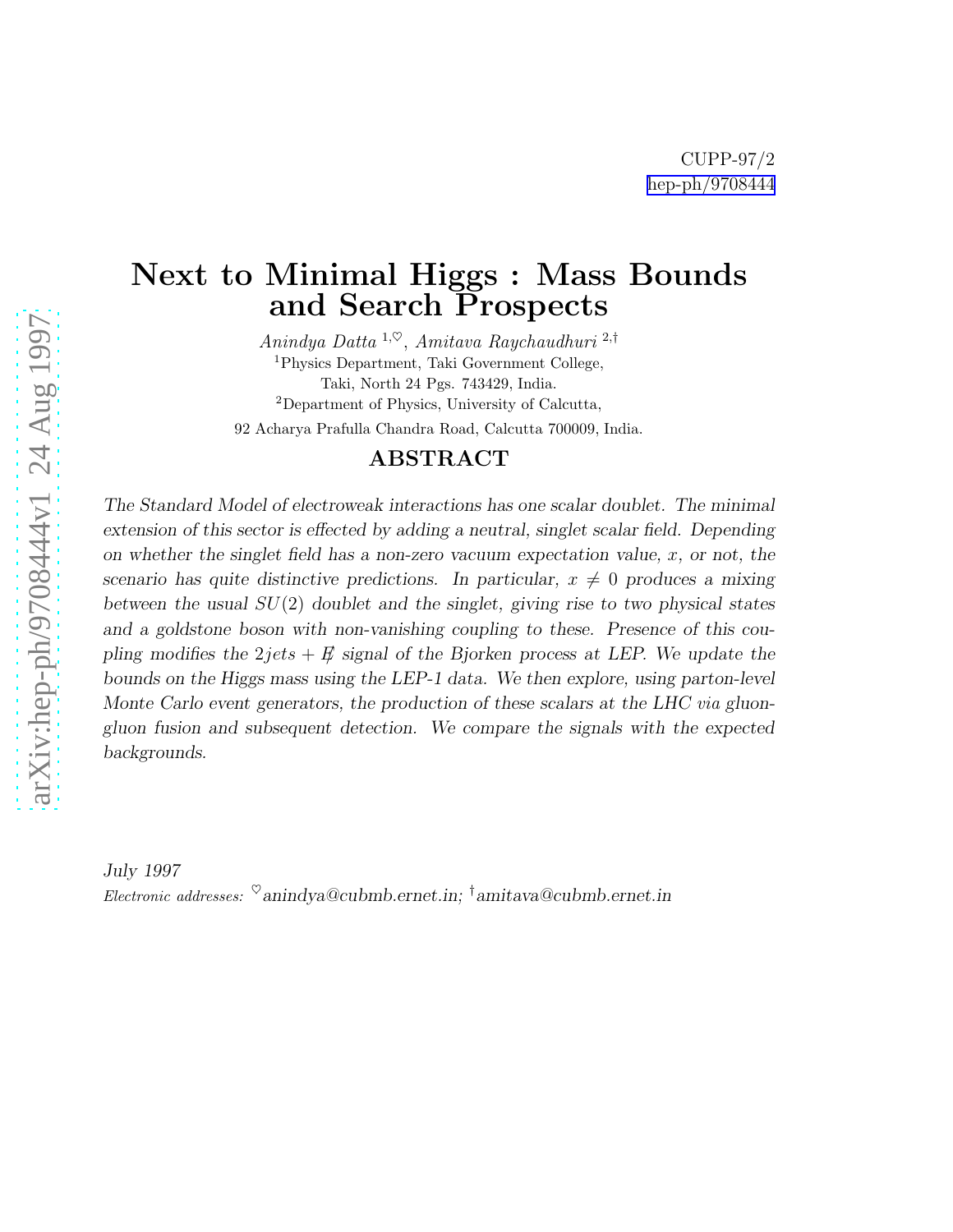## 1 INTRODUCTION

Perhaps the most challenging problem facing the particle physics community today is the observation and understanding of the Higgs boson, which plays the key role of breaking the  $SU(2) \times U(1)$  symmetry of electroweak interactions. Efforts to find this elementary scalar have so far proved fruitless and the absence of the Bjorken process Higgs signal at LEP-1 sets a lower mass limit of 60.2 GeV [\[1, 2, 3\]](#page-12-0).

Different extensions of the Higgs structure of the Standard Model (SM) have been examined in the literature [\[4](#page-12-0)]. Of these, the minimal is one where a neutral,  $SU(2)$ singlet scalar field is included along with the doublet. Such singlets are common in superstringinspired models like  $E_6$  [\[5](#page-12-0)], in composite models [[6\]](#page-12-0), in the next to minimal supersymmetricstandard model  $[7]$  $[7]$ , *etc.* The neutral singlet scalar,  $N$ , cannot directly interact with the standard quarks and leptons but couples to the SM doublet through quartic terms in the potential. In the event that  $N$  develops a vacuum expectation value (vev) the spontaneous breakdown of a global  $U(1)$  symmetry is triggered off and a Goldstone mode, J, emerges. This boson is the 'Majoron' in models where lepton numberis identified with the  $U(1)$  symmetry [[8\]](#page-12-0). Further, the real part of the singlet mixes with the neutral member of the doublet. Thus there are two physical scalars  $H_1$ and  $H_2$  both of which couple to the other members of the SM. They can be produced either at  $e^+e^-$  colliders by the Bjorken process or at a hadron collider by gluon-gluon fusion. Both have non-vanishing coupling to  $J$ , resulting in an enrichment of the decay modes. In particular, the decay  $H_i \to JJ$  is an invisible mode which affects the usual analyses for Higgs scalar mass limits[[9, 10\]](#page-12-0).

In the present work, we first consider the situation where  $N$  has no vacuum expectation value. Even in this case, a quartic term in the scalar potential yields a coupling that drives the decay  $H \to NN$ . The resultant effect on the Higgs mass bound from LEP-1 is first investigated. Next we turn to the case where  $N$  has a non-zero vev. We update the mass bounds[[11\]](#page-12-0) on scalars in such a scenario using the LEP-1 results on Higgs search following the published data from the L3 group [\[1](#page-12-0)]. We then move on to the production and decay scenarios of the scalars of this model at hadron colliders. Their production through gluon-gluon fusion, though similar to that in the SM, carries an additional mixing angle suppression. Among the various decay modes, we emphasize the decay of the heavier scalar into a pair of the lighter variety and the subsequent decay of these into either  $b\bar{b}$  or into Js thus resulting in 4b or  $2b+\cancel{E}_T$  final states. The main SM backgrounds to these processes are, respectively, the hadronic 4b events and  $2b + gluon$  final states where the gluon jet is outside the rapidity coverage of the detector, giving rise to missing  $E_T$ . We have estimated the signal and the SM backgrounds using parton-level Monte Carlo event generators.

The plan of this article is as follows. In section 2, we discuss the scalar potential of the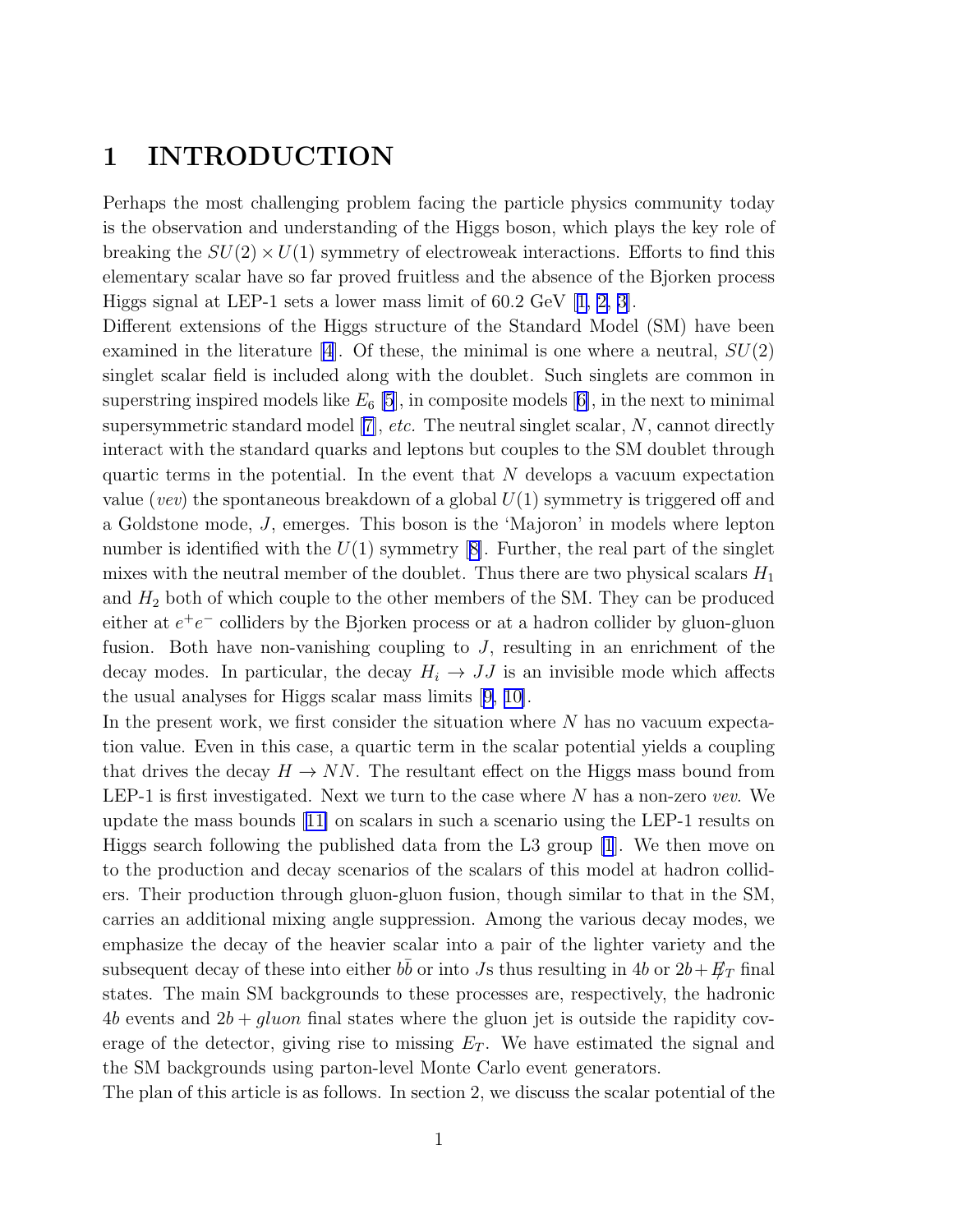<span id="page-2-0"></span>model and the resulting mass matrix. We also relate the parameters of the potential with the masses of the physical states and the mixing angle. In section 3, we begin with the case where  $N$  has no vev and in the next section incorporate a nonzero vev of N and update the bounds on the scalar masses using the LEP-1 data. In section 5, we turn to the LHC and examine the production rates and decay branching ratios of the scalars as well as their signals and possible backgrounds. The conclusions are in section 6.

# 2 THE SCALAR POTENTIAL AND THE REL-EVANT COUPLINGS

The most general scalar potential, invariant under  $SU(2) \times U(1)$ , containing the doublet  $\Phi$  and the neutral, singlet field N can be written as:

$$
\mathcal{V} = \mu^2 \Phi^\dagger \Phi + m^2 N^* N + \lambda (\Phi^\dagger \Phi)^2 + \lambda' (N^* N)^2 + \xi \Phi^\dagger \Phi N^* N \tag{1}
$$

The potential has an additional  $U(1)$  symmetry corresponding to the phase of N. All the other particles are neutral under this  $U(1)$ . (In Majoron models, this symmetry is identified with lepton number.)

To start with, consider the case where the singlet field does not acquire any vev.  $SU(2) \times U(1)$  symmetry forbids any coupling of N to the standard quarks, leptons and gauge bosons. It only interacts with the doublet scalar through the last term in eq. (1) which can result in the decay  $H \to NN$ , where H is the physical Higgs boson. The decay products for this mode will be invisible. We discuss the details in the next section.

Next, consider the situation where the vev of N is non-zero. Let  $v/\sqrt{2}$  and  $x/\sqrt{2}$  be the vevs – both chosen real – for the doublet and the singlet fields respectively.  $v$  is related to the W boson mass by the relation  $m_W = \frac{1}{2}$  $\frac{1}{2}gv$ . *x* breaks the  $U(1)$  symmetry alluded to above and the imaginary part of  $N$  becomes a goldstone field  $J$ . The ratio  $tan\beta = (x/v)$  will be a free parameter of our analysis. The quartic term  $\xi \Phi^{\dagger} \Phi N^* N$ and the vev of the singlet scalar field generates a mixing between  $H_d$  and  $H_s$ , the real parts of the neutral component of  $\Phi$  and N.

Minimisation of the scalar potential demands,

$$
\mu^2 = -\lambda v^2 - \frac{1}{2}\xi x^2; \text{ and } m^2 = -\lambda' x^2 - \frac{1}{2}\xi v^2
$$
 (2)

The mass matrix of the real scalar fields is:

$$
M^{2} = \begin{pmatrix} 2\lambda v^{2} & \xi xv \\ \xi xv & 2\lambda' x^{2} \end{pmatrix}
$$
 (3)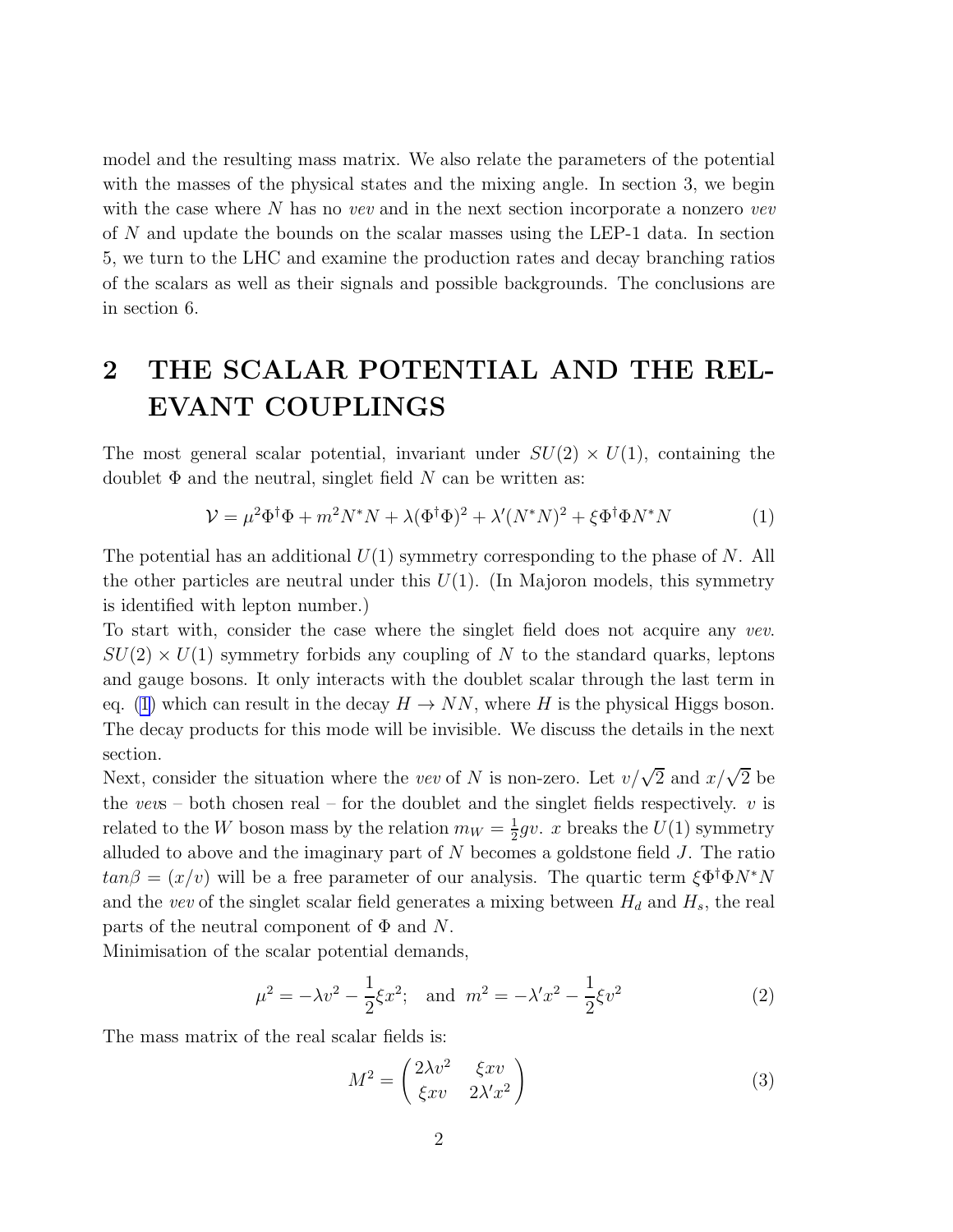<span id="page-3-0"></span>The mass eigenstates  $H_1$  and  $H_2$  are written as:

$$
H_1 = H_d \cos \theta + H_s \sin \theta; \text{ and } H_2 = -H_d \sin \theta + H_s \cos \theta \tag{4}
$$

where

$$
\tan 2\theta = \frac{\xi xv}{\lambda v^2 - \lambda' x^2} \tag{5}
$$

The remaining parameters of the scalar potential can be expressed in terms of the masses  $m_i$  of  $H_i$ , the mixing angle  $\theta$  and  $\tan \beta$ :

$$
\lambda = \frac{g^2}{8m_W^2} (m_1^2 \cos^2 \theta + m_2^2 \sin^2 \theta) \tag{6}
$$

$$
\lambda' = \frac{g^2}{8m_W^2 \tan^2 \beta} (m_1^2 \sin^2 \theta + m_2^2 \cos^2 \theta)
$$
 (7)

$$
\xi = \frac{g^2(m_1^2 - m_2^2)\sin 2\theta}{8\,m_W^2\,\tan\beta} \tag{8}
$$

A check is applied to ensure that none of these couplings exceeds unity.

The couplings of the SM fermions with  $H_i$  are the same as the SM Higgs-fermion ones, save appropriate mixing angle factors. But in this model  $H_i$  also couples to a pair of  $H_j$   $(i, j = 1, 2; i \neq j)$  and to the Js. As these are of particular relevance, we write them here explicitly.

$$
\mathcal{L}_{H_1JJ} = -(\lambda' x \sin \theta + \frac{1}{2} \xi v \cos \theta) H_1 JJ \tag{9}
$$

$$
\mathcal{L}_{H_2JJ} = -(\lambda' x \cos \theta - \frac{1}{2} \xi v \sin \theta) H_2 JJ \tag{10}
$$

$$
\mathcal{L}_{H_1 H_2 H_2} = -\left[3\cos\theta\sin^2\theta v\,\lambda + 3\cos^2\theta\sin\theta x\,\lambda' + \frac{1}{2}\cos^3\theta v\,\xi - \cos\theta\sin^2\theta v\,\xi - \cos^2\theta\sin\theta x\,\xi + \frac{1}{2}\sin^3\theta x\,\xi\right]H_1 H_2 H_2 \quad (11)
$$

$$
\mathcal{L}_{H_2H_1H_1} = -\left[ -3\sin\theta\cos^2\theta v \lambda + 3\sin^2\theta\cos\theta x \lambda' - \frac{1}{2}\sin^3\theta v \xi \right. \left. + \sin\theta\cos^2\theta v \xi - \sin^2\theta\cos\theta x \xi + \frac{1}{2}\cos^3\theta x \xi \right] H_2H_1H_1 \quad (12)
$$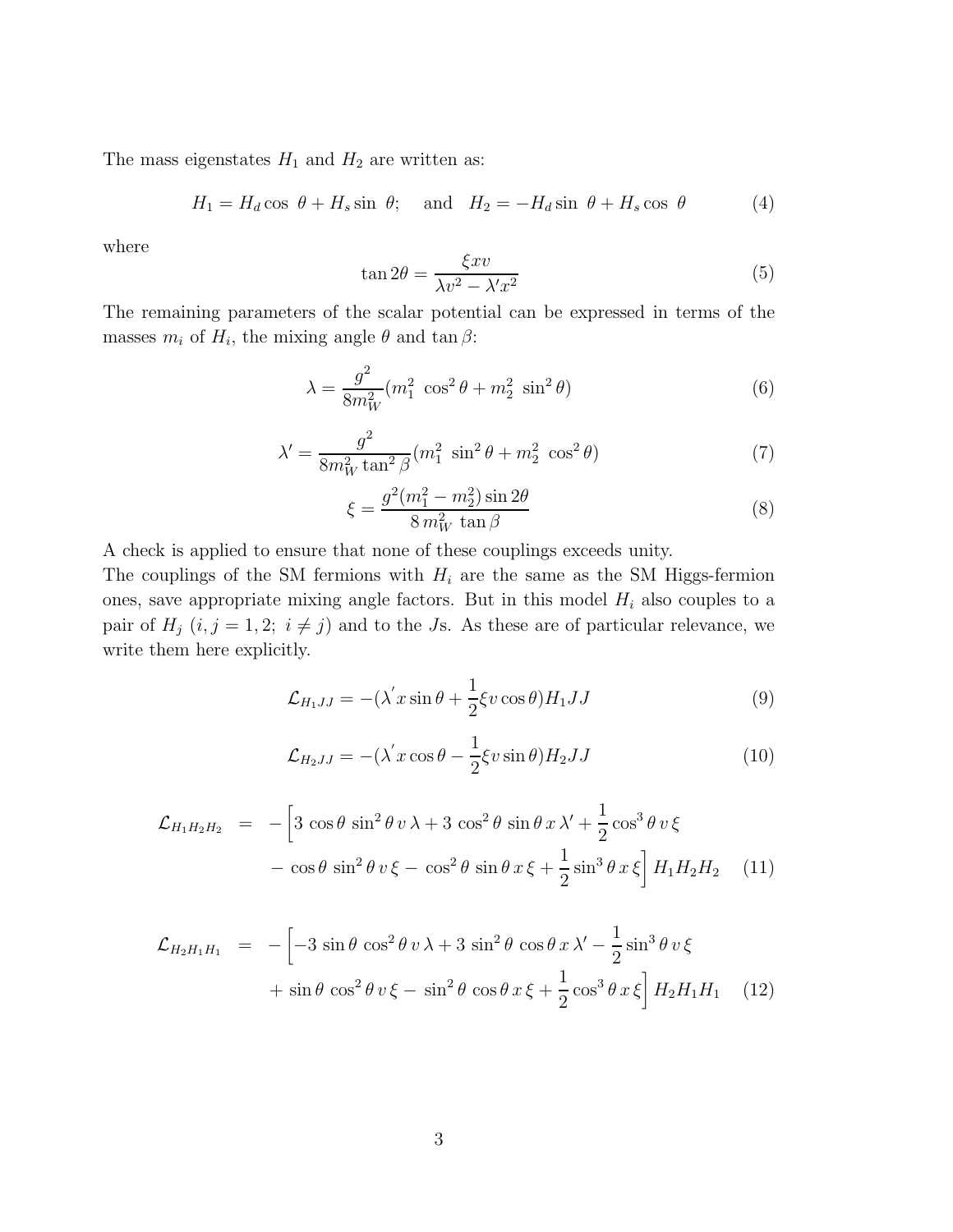## 3 MASS BOUND FROM LEP-1:  $x = 0$  CASE

As noted in the previous section, if the vev of  $N$  is zero then its only interaction is with the $\Phi$  through a quartic term in the potential – see eq. ([1\)](#page-2-0). If H is the physical Higgs field after spontaneous breakdown of the  $SU(2) \times U(1)$  symmetry then the above coupling drives the decay of  $H$  to a pair of  $N_s$ , if kinematically allowed. (It needs to be borne in mind that N is a *complex* neutral field.) The singlet scalar cannot couple to the quarks, leptons, and gauge bosons. Thus Higgs decay in this channel leaves no signature in the detector and can only be surmised from the momentum imbalance of the final state particles. At an  $e^+e^-$  collider, when the doublet Higgs is produced along with an off-shell Z-boson by the Bjorken process, only the decay products of the latter will be seen in the detector. In particular, a hadronic Z-decay produces a final state with two jets and missing energy from the Higgs decay which mimics the SM process where the Z decays invisibly *(i.e.* to neutrinos) while the Higgs decays hadronically. With this additional mode in the picture, the bound on the Higgs mass from the LEP-1 data is modified. The L3 collaboration[[1\]](#page-12-0) has searched for the di-jet  $+ E$  signature in a data sample of 3.05 million hadronic Z decays and from its absence hasimposed a 95% C.L. lower limit of 60.2 GeV [[1\]](#page-12-0) on the SM Higgs mass. We can translate this bound for the case under discussion by incorporating in the analysis the additional  $H \to NN$  decay mode. Instead of using a detailed Monte Carlo event generator and applying the appropriate cuts used by the L3 group, we demand that:

$$
[\Gamma(Z \to \nu \bar{\nu} H) B.R.(H \to b\bar{b}, c\bar{c})\epsilon_{vis} + \Gamma(Z \to (q\bar{q})H) B.R.(H \to NN)\epsilon_{invis}]
$$
  

$$
< 3\Gamma(Z \to hadrons)/3.05 \times 10^6 \tag{13}
$$

In the above, the es are the efficiencies of the topological cuts used by L3 to differentiate between the signal and the background. Since no excess over background has been observed, the 95% C.L. limit corresponds to a signal of 3 events. The Z-bosons produced at LEP-1 are predominantly transverse and in the derivation of  $\Gamma(Z \to \nu \bar{\nu} H)$ or  $\Gamma(Z \to b\bar{b}H)$  we sum over only these polarisation states of the parent Z. We present our results in fig. 1 for three representative values of the quartic coupling constant  $\xi$ , namely,  $\xi = 1$  (solid curve), .0001 (large-dashed curve), and 0 (smalldashed curve), and  $m_N = 20$  (1a) and 0 (1b) GeV. Of course, in the above,  $\xi = 0$  is

just the SM limit. The lower bound on  $m_H$  from eq. (13) corresponds to the point of intersection of the curves with the abscissa. From the figure it is seen that this limit is almost insensitive to  $m_N$  and increases with the increase of  $\xi$ , with  $m_H > 66.0$  GeV for  $\xi = 1$ , reducing to the SM value in the  $\xi = 0$  limit. The curves for all values of  $\xi$  in the range 1 to 0.01 are practically coincident since for these cases the branching ratio for  $H \to NN$  is essentially unity. Only when  $\xi$  gets smaller, do the other modes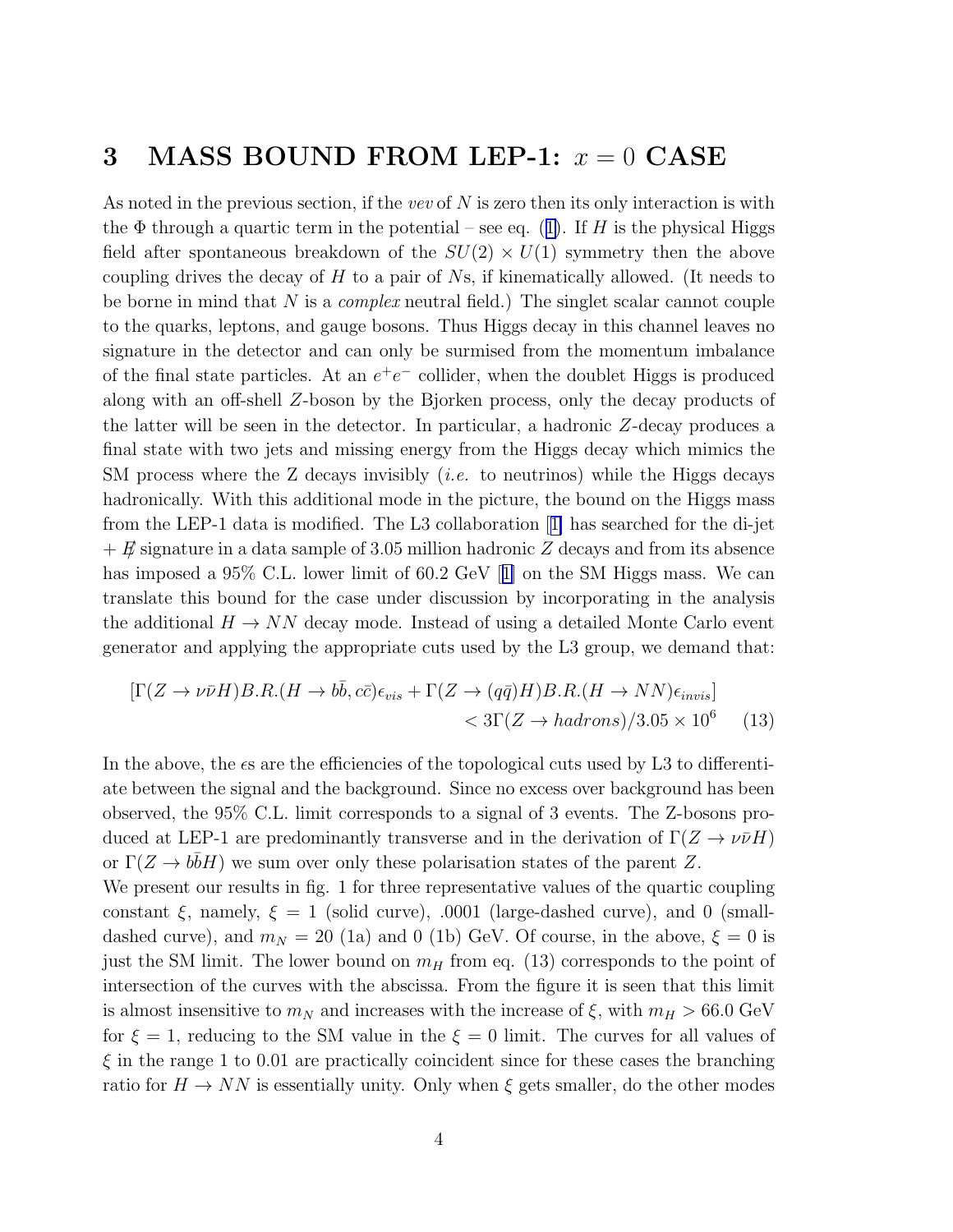become comparable. (The L3 group also briefly discusses the search for an invisibly decaying Higgs particle without going into details of any particular model[[1\]](#page-12-0), and a 95% C.L. lower limit on the mass of such a scalar is quoted as 66.7 GeV – similar to the one in the  $\xi = 1$  case.)

At this point it will be meaningful to compare the branching ratio in this model of some decay channel (any channel important in the context of SM Higgs search) with that in the Standard Model. As an example, the ratio of the corresponding BR's for the case of  $\gamma\gamma$  decay is presented in fig. 2 as a function of  $m_H$  for different values of the parameter  $\xi$ . Though the partial width for  $H \to \gamma\gamma$  is unchanged in this case, the total width has an additional contribution from  $H \to NN$ . The exhibited ratio is thus just  $\Gamma(H)_{SM}/\Gamma(H)$ .

## 4 MASS BOUND FROM LEP-1:  $x \neq 0$  CASE

As already noted in section 2, when the singlet scalar has a nonzero vev there are two physical massive scalar fields  $H_1$  and  $H_2$  and a Goldstone boson, J. If one or both of the  $H_i$  are lighter than the Z then they will be produced *via* the Bjorken process at LEP-1 so that the data can be used to set a bound on their masses. For small values of  $tan \beta$ , both have considerable decay branching ratios to a pair of Js, an invisible decay mode. Thus, once produced by the Bjorken process, they can give rise to much the same signal as discussed in the previous section, decaying into a pair of Js, and with the  $Z^{0*}$  decaying to a  $q\bar{q}$  pair, mimicing the di-jet  $+$   $E$  signal of a Higgs scalar. As in the previous section, to derive the lower bounds on the scalar masses we require that the constraint of eq. (13) be satisfied. Of course, in this case the left side of the equation depends on  $m_1, m_2, \theta$  and tan  $\beta$ . As already noted, there are two possibilities: (a) when both  $m_1, m_2 < m_Z$  and (b) when only one of the scalars is lighter than the Z and contributes.

We let the mixing angle  $\theta$  vary from 0 to  $\pi/2$ . It is readily seen that the range  $\pi/2 \leq \theta \leq \pi$  can be mapped to the previous one by the redefinition of  $H_1 \to H_2$  and  $H_2 \rightarrow -H_1$  $H_2 \rightarrow -H_1$  $H_2 \rightarrow -H_1$  – see eq. ([4\)](#page-3-0).

The situation dealt with in the previous section corresponds to  $\tan \beta = 0$ . Here we let it vary in the range  $1 \leq \tan \beta \leq 10$  which corresponds to a maximum value of  $x \simeq 2$  TeV.

We present in fig. 3 our results for the case where both scalars are lighter than  $m_Z$  for two representative values of  $\tan \beta$ , namely 1 (solid line), and 10 (dashed line). Three choices of the mixing angle – *viz.*  $\theta = 5^{\circ}$ , 45<sup>o</sup>, and 85<sup>o</sup> – are considered. The allowed masses lie in the region to the right of the curves. From the figure it is seen that the lower mass limit can be substantially low for small or large values of the mixing angle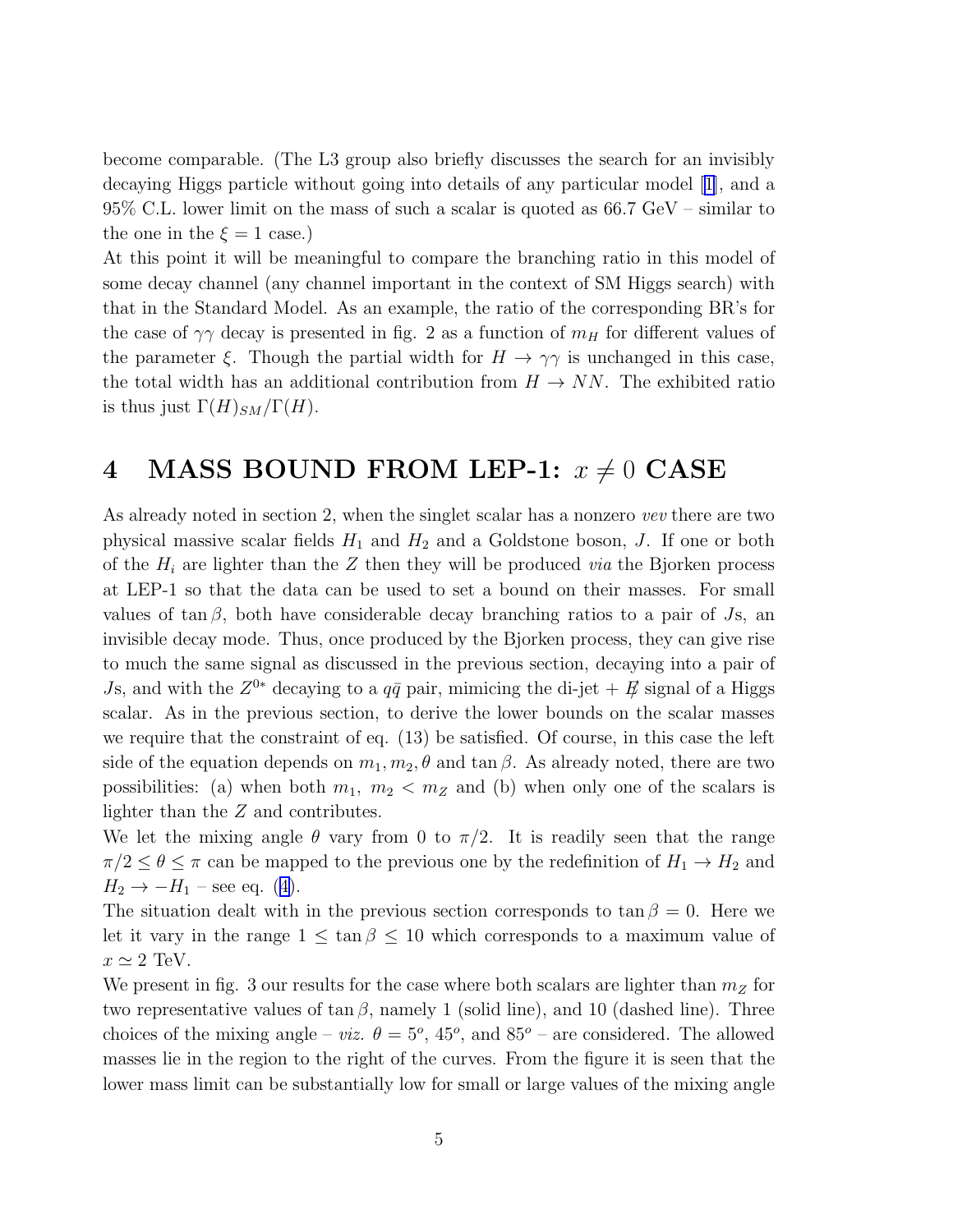θ. On the contrary, for the case  $θ = 45°$  both scalars are heavier than about 55 GeV. We have not exhibited the region below a mass of 20 GeV. In fact, a small window survives in the mass range of  $5 - 10$  GeV. This is an artefact of the low efficiency of detection for this mass range.

If one of the scalars has a mass more than  $m_Z$  then only the other one can contribute to the Bjorken process. The results in this case, for the same representative values of  $\tan \beta$ , namely 1 (solid line), and 10 (dashed line), are shown in fig. 4. The allowed masses and mixing angles are to the right of the curves. When  $H_2$  is the lighter scalar, the mass bound must reduce to the SM value in the  $\theta = 90^{\circ}$  limit, independent of  $\tan \beta$ , in consonance with eq. [\(4](#page-3-0)). (If  $H_1$  is the lighter one, then the corresponding limitis  $\theta = 0^{\circ}$ .) Our findings agree with that of the L3 group [[1](#page-12-0)] who obtain a bound of 58 GeV for the SM Higgs using only the invisible decay modes. They also quote a stronger bound of 60.2 GeV, but this utilises other Z-decays (e.g. to charged leptons) as well, and consequently is not of relevance to this discussion. Notice that depending on the mixing angle, in this model a light scalar is still allowed by the data. We have checked that these limits are insensitive to the mass of the heavier scalar.

With a larger integrated luminosity available, for the same choice of parameters the bounds are now strengthened compared to earlier work[[11](#page-12-0)]. In this analysis, for the  $x \neq 0$  case, the mixing angle  $\theta$  can be zero only if  $\xi = 0$  – see eq. [\(5\)](#page-3-0). In this limit the state  $H_1$  is purely doublet and also has no coupling to  $JJ$ , independent of tan  $\beta$ . This is borne out in Fig. 4 by the coming together of the curves for different tan  $\beta$ in this limit. Near  $\theta = 0$ , the state  $H_2$  is almost purely singlet – at  $\theta = 0$  this scalar cannot be produced in the Bjorken process at all – and its decay to the invisible JJ final state is controlled by the product  $\lambda' x$  – see eq. [\(10](#page-3-0)) – which is inversely proportional to x (note eq. [\(7](#page-3-0))). Consequently, for small  $\theta$  the bound on  $H_2$  in fig. 4 is weakened for larger tan  $\beta$ . The  $\theta = \pi/2$  case is very similar except that  $H_1$  and  $H_2$ are interchanged.

# 5 PRODUCTION AND DETECTION AT THE LHC

Now we turn to the production and detection possibilities of the scalars of this model at hadron colliders, specifically the LHC.

For the  $x = 0$  case, there is no mixing between the doublet and the singlet scalars. The production from gluon fusion remaining unchanged, the only difference from the SM will be in the branching ratios of the Higgs scalar since new decay modes become available. All SM decay channels suffer the same suppression in the BR due to the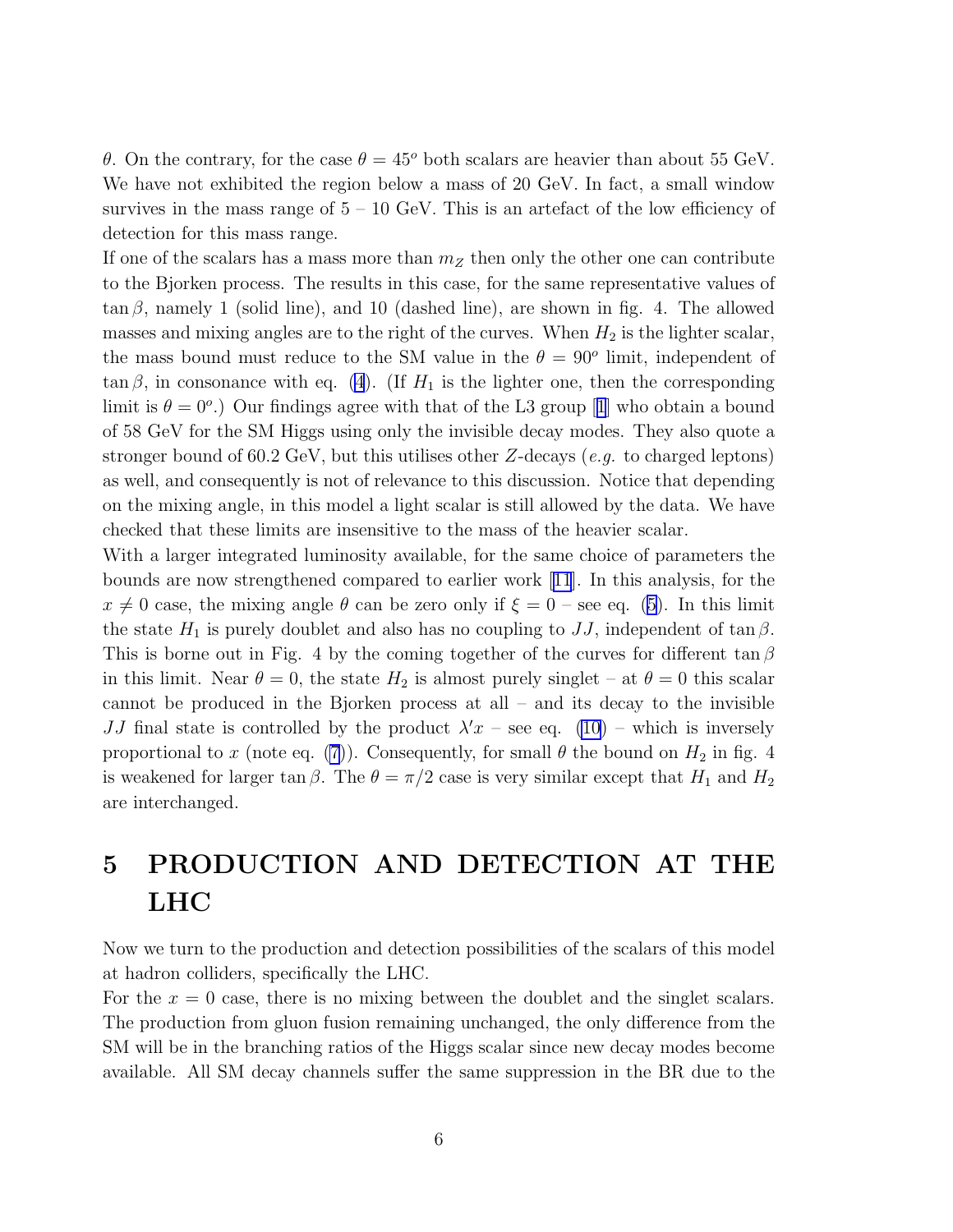additional invisible modes discussed in section 3. This suppression ratio has been plotted in fig. 2. Thus, if an SM-like Higgs is observed at the LHC with the ratio of BRs consistent with the Standard Model but the apparent production rate smaller than expected, then that could be indicative of this scenario.

The  $x \neq 0$  case has more novelty. Like the SM Higgs,  $H_1$  and  $H_2$  can be produced at the LHC by gluon-gluon fusion[[12\]](#page-13-0). The production rate is suppressed with respect to the SM case by appropriate mixing angle factors. Our stress will be on the production of the heavier one, which we term  $H$ , and its subsequent decay to a pair of the lighter  $h - h$  – ones [\[13](#page-13-0)]. This decay mode, if kinematically allowed, can give rise to new signals. We look for both the hs decaying to  $b\bar{b}$  giving rise to 4b final states or one of the hs decaying to  $b\bar{b}$  and the other to a pair of Js, yielding missing  $E_T$  plus 2b final states.

Unfortunately, both channels, though somewhat novel, suffer from large QCD backgrounds. The potential source of background to the first channel is (a) QCD 4b production and (b) pair production of  $Z^0$ s both of which decay in the  $b\bar{b}$  mode. The latter is removed by the invariant mass cut imposed on the b-pairs (see below). A further contribution comes from  $b\bar{b}gg$  production where the gluon jets are misidentified as b-jets. The main background for the other channel comes from the QCD 3 jet  $(b\bar{b}g)$  process, where the gluon jet is outside the rapidity coverage of the detector and gives rise to missing  $E_T$ . We have analysed these backgrounds with parton-level Monte Carlo generators.

Before delving into the details of the analysis of the signals (and the backgrounds) let us pay some attention to the relevant branching ratios of interest, namely BR  $(H \to b\bar{b})$ , BR  $(H \to hh)$ , and, finally, BR  $(H \to JJ)$ . Some representative results are shown in figs. 5 and 6 where  $m_h$  is fixed at 70 GeV. The convention is as follows: solid line :  $H \to b \bar{b}$ 

large-dashed line :  $H \to hh$ 

small-dashed line :  $H \rightarrow JJ$ 

For the purpose of illustration, results are presented for  $\tan \beta = 1$  and  $\tan \beta = 10$ and mixing angles  $\theta = 5^{\circ}$  and 45°. The results for  $\theta = 85^{\circ}$  are almost identical to the  $\theta = 5^{\circ}$  case under the interchange  $H_1 \leftrightarrow H_2$ . From the plots it is seen that for the two exhibited mixing angles the situations are vastly different and we now discuss them in turn.

First consider the case of  $\theta = 5^{\circ}$  (fig. 5). For  $H \equiv H_1$  the dominant decay mode is to a pair of bs. The 3 body decay  $H \to WW^* \to W f \bar{f}'$  which opens beyond the  $W f \bar{f}'$  threshold is also comparable but is not relevant for this work and has not been displayed. Beyond the  $W^+W^-$  threshold the other branching ratios are all very small. On the other hand, for  $H \equiv H_2$ , it is the invisible decay which is the dominant one.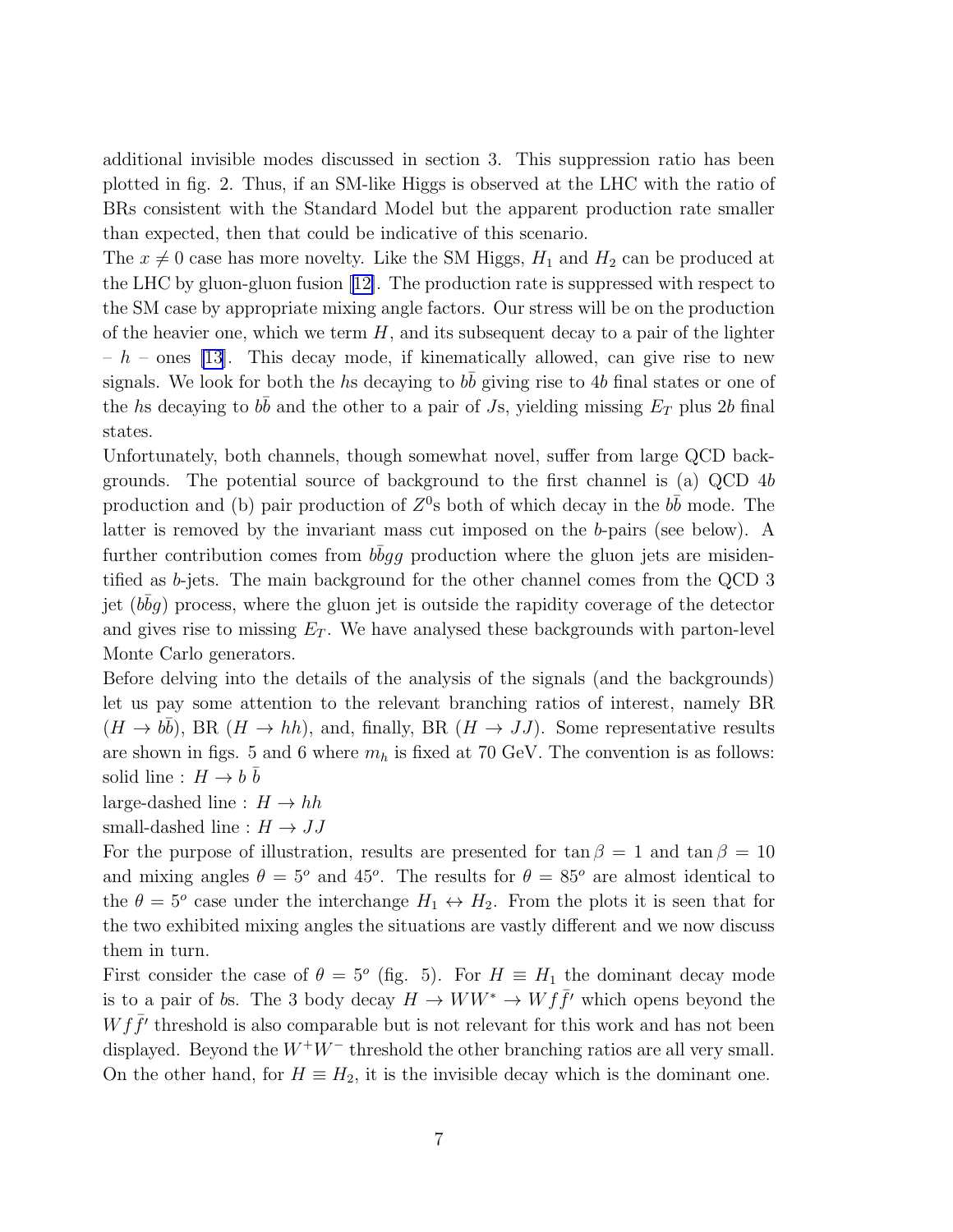For  $\theta = 45^{\circ}$  (fig. 6) and  $\tan \beta = 10$ , the  $H \rightarrow hh$  mode is dominant once it is kinematically allowed and the two cases  $H \equiv H_1$  and  $H \equiv H_2$  are almost identical. The tan  $\beta = 1$  and  $H \equiv H_2$  case is unusual in that the *Hhh* coupling vanishes identically. This is not so for  $H \equiv H_1$ .

We have not shown the branching ratios of  $h \to b\bar{b}$  and  $h \to JJ$ . We have checked that these BRs are independent of  $m<sub>H</sub>$ . This allows us to use the following approximate prescription:

$$
BR(h \to JJ)_{(\theta, m_h = 70 \text{GeV})} = BR(H \to JJ)_{(\frac{\pi}{2} - \theta, m_H = 70 \text{GeV})}
$$

and an analogous one for the  $b\bar{b}$  mode. The branching ratios for h can then be read off from figs. 5 and 6 from the extremal points  $m_H = m_h = 70$  GeV.

We now turn to the detection possibilities. First, we look at the 4b final state which hasalso been examined in the context of supersymmetric Higgs boson search [[14\]](#page-13-0). This mode suffers from a huge QCD background. We have analysed both the signal and the background at the parton level using a Monte Carlo event generator. The MRSA parton distribution functions [\[15](#page-13-0)] have been used. Signal events consist of 4 hard b-jets. We have incorporated a QCD enhancement factor ( $\simeq 1.5$ ) [\[16](#page-13-0)] for the calculation of the signal. Conservatively, we assume the b-tagging efficiency is on the average equal to 30% [\[17\]](#page-13-0). The main background is due to the QCD 4b process. An additional contribution comes from QCD  $b\bar{b}gg$  production, where the gluon jets are mis-tagged as b-jets. We did not analyse this latter process separately, but assume that it contributes as much as the 4b background itself – a very safe estimate. The final state particles being almost massless with respect to the LHC center of mass energy, the jets are boosted in the forward direction both for the signal and the background. The following cuts are imposed in line with the LHC detectors:

- $p_T$  of each jet is greater than 15 GeV.
- $|\eta|$  of each jet is less than 2.5

The kinematic distribution of the signal and the background events are similar and the cuts are not of much help in boosting their ratio. The main difference between them is that for the former the jets are due to the two body decay of the scalars of lighter mass, which, in turn, are pair produced when the heavier scalar decays. This is incorporated in the analysis by demanding that in addition to the constancy of the 4b invariant mass, it should be possible to combine the b-jets into two pairs of the same invariant mass.

In fig. 7 the variation of the Significance (=  $\frac{S}{\sqrt{2}}$  $\frac{S}{B}$ ) with the 4-jet invariant mass –  $m_H$ – is exhibited for different values of the di-jet invariant mass –  $m_h$ . We present the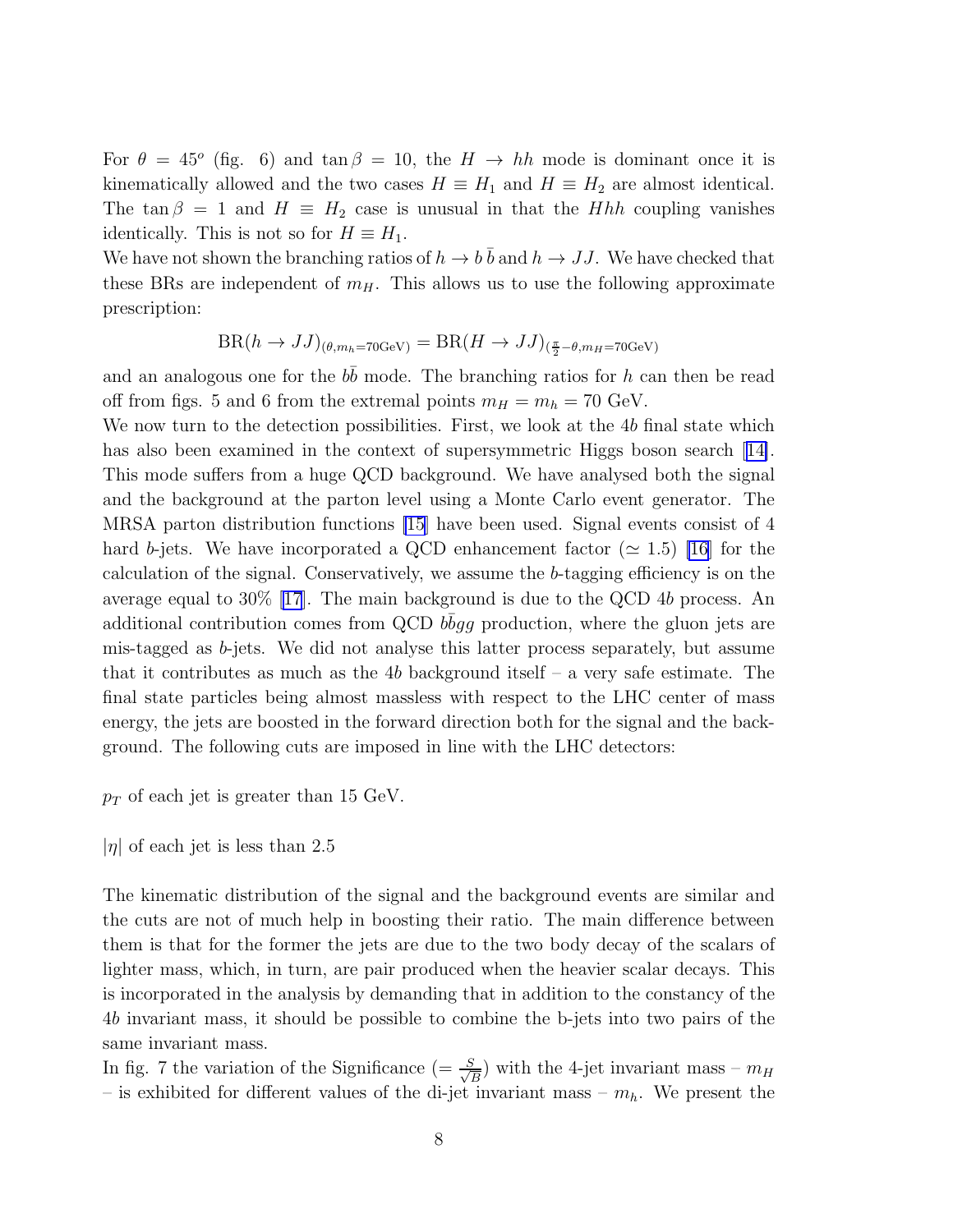results for  $m_h = 70$  (7a), 100 (7b) and 130 GeV (7c). The proposed LHC integrated luminosity of  $10^5 pb^{-1}$  for a one year run – the high luminosity option – has been used. Results for  $\tan \beta = 10$  and 1 are shown and  $\theta$  has been chosen to be 45<sup>o</sup>.

For  $\theta = 5^{\degree}$  the Significance is much smaller. This can be traced to the following: If  $H \equiv H_1$  – predominantly the doublet scalar – the small mixing angle suppresses the decay  $h \to b\bar{b}$  while for  $H \equiv H_2$  – essentially a singlet scalar – the production of H is very small for the same reason. In addition, there is a further reduction due to the smallness of the  $H \to hh$  branching ratio in this case.

The notation in fig. 7 is as follows:  $\tan \beta = 10$  for the solid and large dashed lines which correspond to  $H \equiv H_1$  and  $H \equiv H_2$  respectively. The small-dashed line is for  $H \equiv H_1$  and  $\tan \beta = 1$ . (The case  $H \equiv H_2$  and  $\tan \beta = 1$  does not provide a signal, see below.) From fig. 7a it is seen that so long as the 4-jet invariant mass is less than twice the W mass the magnitude of the Significance is experimentally viable. But once the WW threshold is crossed, the Significance comes down even below unity. This reflects the fact, mentioned earlier, that if the WW decay is kinematically allowed, it dominates over the other modes. The number of 4b events from the background is also very high in this region. As the 4-jet invariant mass is increased, the number of background events drops sharply. So for higher values of the 4-jet invariant mass – see also figs. 7b and  $c$  – the Significance again climbs up. At first sight, it may seem odd that the Significance increases with  $m_H$ . This is actually due to the rapid fall in the background, which more than compensates the gentle decrease of the signal. Notice that we do not present any results for the tan  $\beta =1$  and  $H \equiv H_2$  case. This is because, as noted earlier, for this case the  $H \to hh$  decay is forbidden.

The Significance is seen to be higher for the tan  $\beta = 10$  case. The signal cross-section can be further increased by choosing a larger tan  $\beta$ . But tan  $\beta$  beyond 10, pushes the singlet *vev*,  $x$ , beyond the TeV scale, which is not very appealing.

Next, consider the case when one of the h decays invisibly through the  $JJ$  mode leaving a 2 b-jets  $+E_T$  signal. As pointed out earlier, the main source of background for this channel is the QCD  $b\bar{b}g$  events when the gluon jet is outside the rapidity coverage of the detector. Another source of background is  $b\bar{b}\nu\bar{\nu}$  production where the  $\nu$ s originate from the decay of a  $Z^0$ . But this latter rate is suppressed with respect to the previous one and is ignored. As can be seen from the branching ratio plots in figs. 5 and 6, for tan  $\beta = 1$  the branching ratio of the invisible decay of the lighter scalar becomes dominant over the  $b\bar{b}$  decay in most cases. Thus the number of signal events for this final state for  $\tan \beta = 1$  can be quite substantial. But the presence of a large amount of missing energy in the signal events undermines any mass reconstruction strategy similar to the one used for the 4b final state. In the absence of such a procedure the background overwhelms the signal and no further results are presented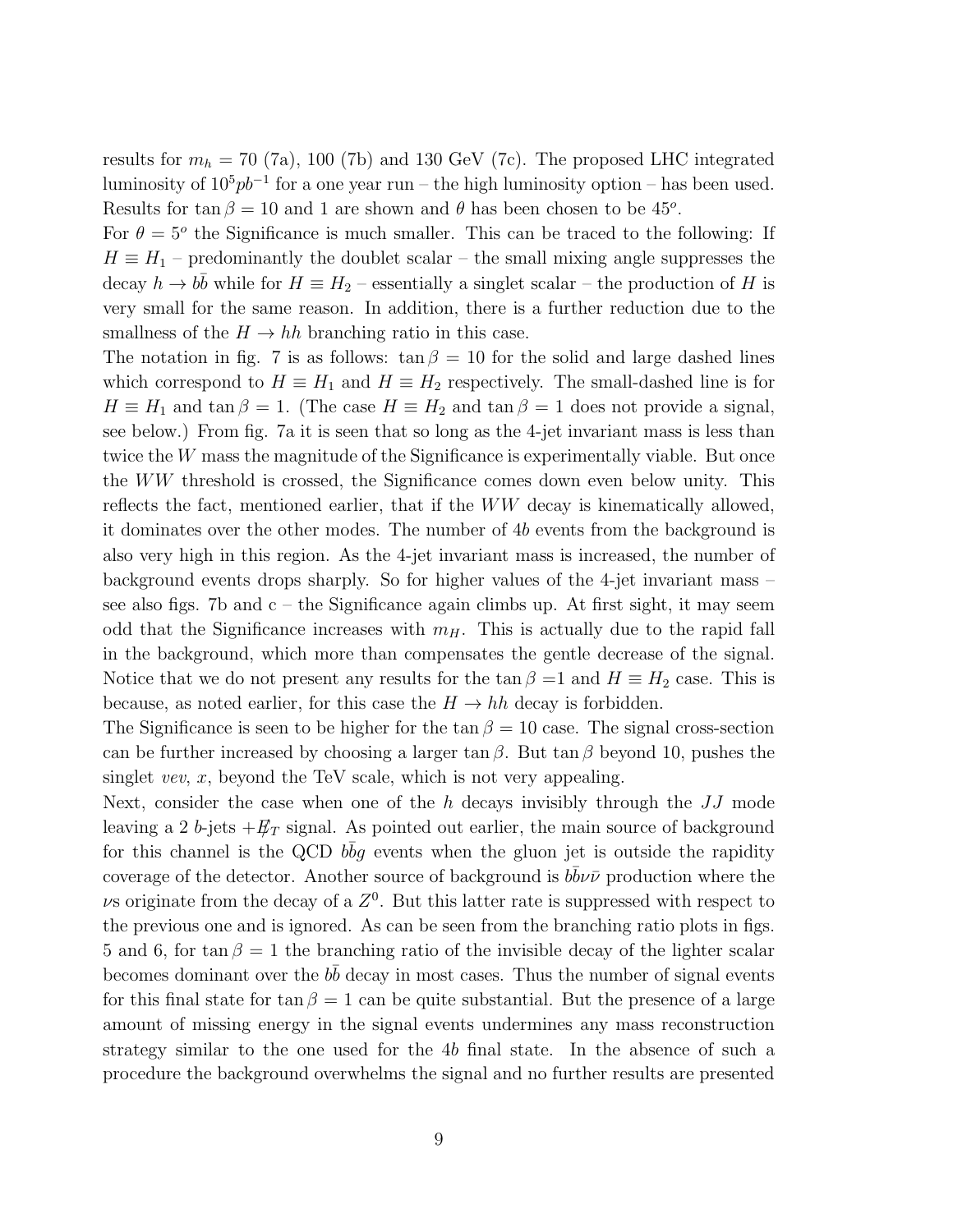for this decay channel.

We have not discussed the direct production and decay of the lighter scalar  $h$  so far. The production rate, via gluon fusion, will be suppressed compared to the SM rate by mixing angle factors. For the decays, in addition to the analogous mixing angle factor suppression, there will be a new invisible decay mode, namely  $h \to JJ$ . The resultant effect is summarised, for the case  $h \equiv H_1$ , in Table 1 where we list the ratio  $r = \sigma(pp \to h + X \to b\bar{b} + X) / \sigma(pp \to h + X \to b\bar{b} + X)_{SM}$  for different  $m_h$ ,  $\theta$  and  $\tan \beta$ .

## 6 CONCLUSION

We examined the simplest extension of the SM, with an additional  $SU(2) \times U(1)$ singlet scalar field. We separately considered the cases (a) the singlet has no vev and (b) the singlet has a non-vanishing vev. In the former case, there is no mixing of the doublet scalar field with the singlet field. The only difference from the SM arises from new decay modes of the doublet scalars to singlets via a quartic coupling term. In the latter case, there are two massive neutral scalar fields – linear combinations of the doublet and the singlet states – with non-vanishing coupling to the goldstone boson, J. We have updated the bounds on the masses of the scalars in both scenarios from the LEP-1 data.

Here, we have not considered the expectations from this model for LEP-2. In a recent paper[[18\]](#page-13-0) de Campos et al. consider the mass bounds that may be obtained from LEP-2 for an invisibly decaying scalar. Though their model is somewhat different (two doublets and one singlet) it reduces to the one of this paper in a suitable limit. We have checked, using a parton level Monte Carlo and imposing the appropriate cuts, that our results agree with theirs in this limit.

We have investigated the detection possibilities of the scalars at the LHC, especially for the  $x \neq 0$  case, using parton-level Monte Carlo event generators. In our analysis we consider the heavier scalar decaying to a pair of the lighter ones, both of which subsequently decay either to  $b\bar{b}$  yielding a 4b final state or one of the lighter scalars decays invisibly (*i.e.* to JJ), giving rise to a  $2b + E_T$  signal. Both the channels suffer from large QCD backgrounds which have also been examined. Using a mass reconstruction strategy for the 4b final state we observe that for some regions of the parameter space these scalars are likely to be seen at the LHC.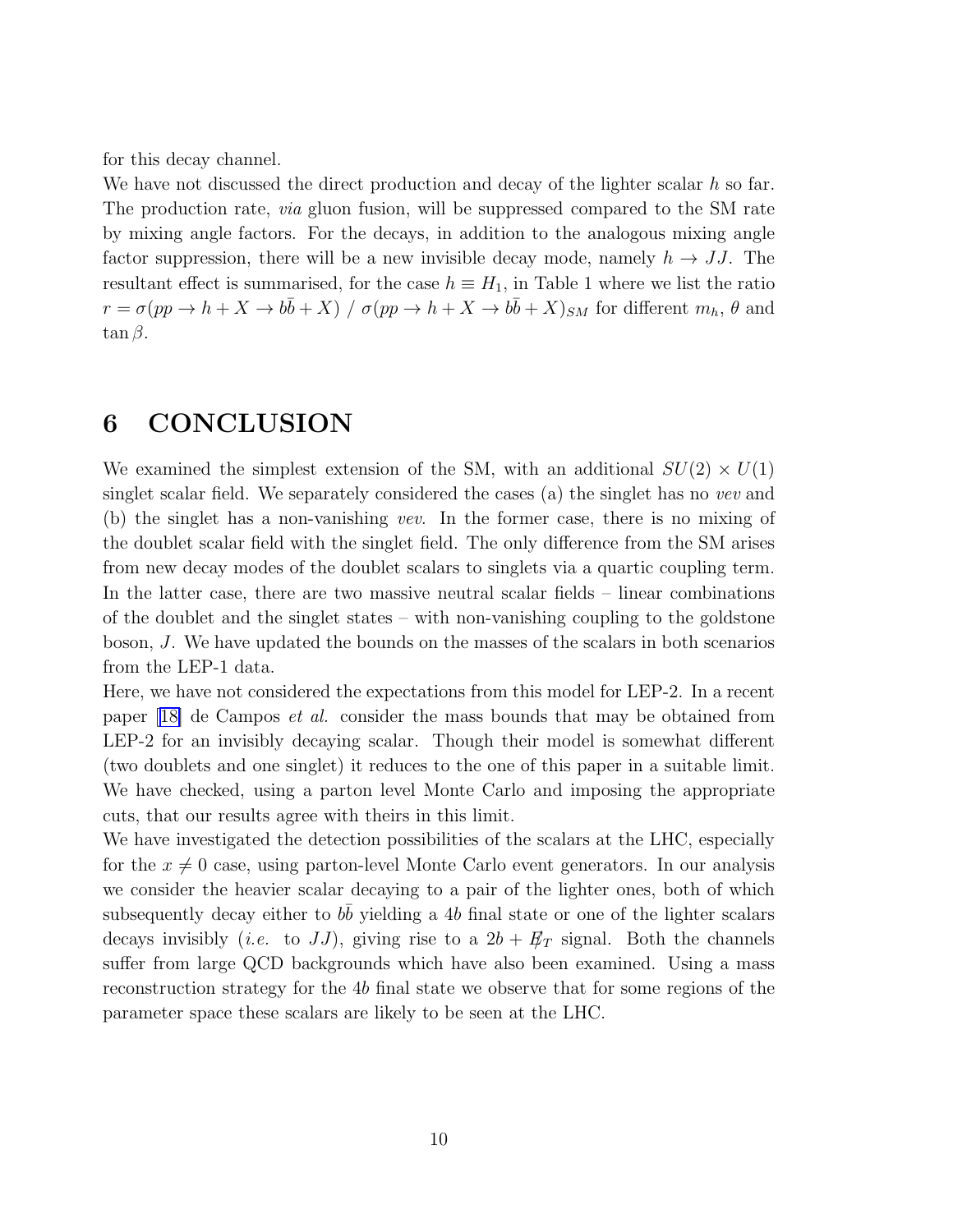# Acknowledgements

AR acknowledges partial financial support from the Council of Scientific and Industrial Research and the Department of Science and Technology, Government of India. Both authors are grateful to Biswarup Mukhopadhyaya for participation in the initial stages of the work. They acknowledge fruitful discussions with Gautam Bhattacharyya.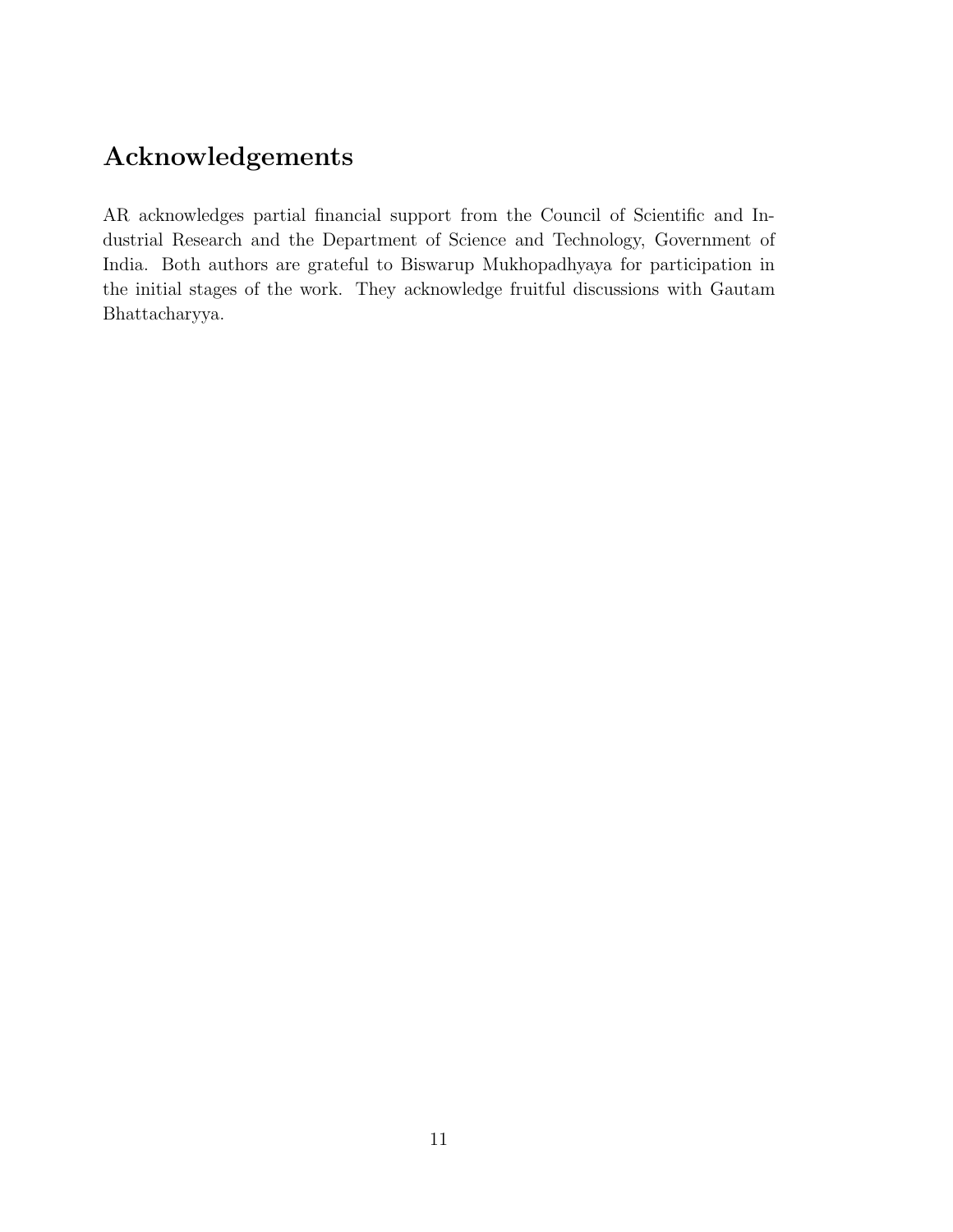#### <span id="page-12-0"></span>References

- [1] *The L3 Collaboration, Phys. Lett.* **B385**, 454 (1996).
- [2] Among the other LEP experiments, ALEPH obtains a bound of 63.9 GeV for the SM Higgs mass using both invisible and charged leptonic modes in the Bjorken process. From only the former, their limit is 62.9 GeV. The ALEPH Collaboration, Phys. Lett. B384, 427 (1996); The corresponding results from OPAL are 60.6 GeV and 59.6 GeV respectively. The OPAL Collaboration, Z. Phys. C73, 189 (1997).
- [3] For the first results from LEP-2, see The ALEPH Collaboration, CERN Report, CERN PPE-97-070 where a bound on the SM Higgs mass of 69.4 GeV is obtained; OPAL quotes a bound of 65.0 GeV. The OPAL Collaboration, Phys. Lett. B393, 231 (1997).
- [4] J. Gunion, et al., The Higgs Hunter's Guide (Addison Wesley Publishing Company, Menlo Park, 1991). For a detailed study of the detection possibilities of the MSSM Higgs at hadron colliders see Z. Kunszt and F. Zwirner, Nucl. Phys. B385, 3 (1992).
- [5] F. Gürsey and P. Sikivie, *Phys. Rev. Lett.* **36**, 775 (1976); *Phys. Rev.* **D16**, 816 (1977); see also T. Rizzo and J.-A. Hewett, Phys. Rep. 183, 193 (1989).
- [6] J.C. Pati, Phys. Lett. B228, 228 (1989); K.S. Babu, J.C. Pati and H. Stremnitzer, *Phys. Rev.*  $\mathbf{D51}$ , 2451 (1995) and references therein.
- [7] J. Ellis, J.F. Gunion, H.E. Haber, L. Roszkowski and F. Zwirner, Phys. Rev. D39, 844 (1989).
- [8] Y. Chikasige, R.N. Mohapatra and R.D. Peccei, Phys. Lett. B98, 265 (1980).
- [9] A.S. Joshipura and S.D. Rindani, Phys. Rev. Lett. 69, 3269 (1992).
- [10] R.E. Schrock and M. Suzuki, *Phys. Lett.* **B10**, 250 (1982); L.F. Li, Y. Liu, and L. Wolfenstein, *ibid.* **B159**, 45 (1985); E.D. Carlson and L.J. Hall, *Phys. Rev.* D40, 3187 (1985); G. Jungman and M.A. Luty, Nucl. Phys. B361, 24 (1991); J.C. Romao, F. de Campos, and J.W.F. Valle, Phys. Lett. B292, 329 (1992).
- [11] B. Brahmachari, A.S. Joshipura, S.D. Rindani, D.P. Roy, K. Sridhar, Phys. Rev. D48, 4224 (1993);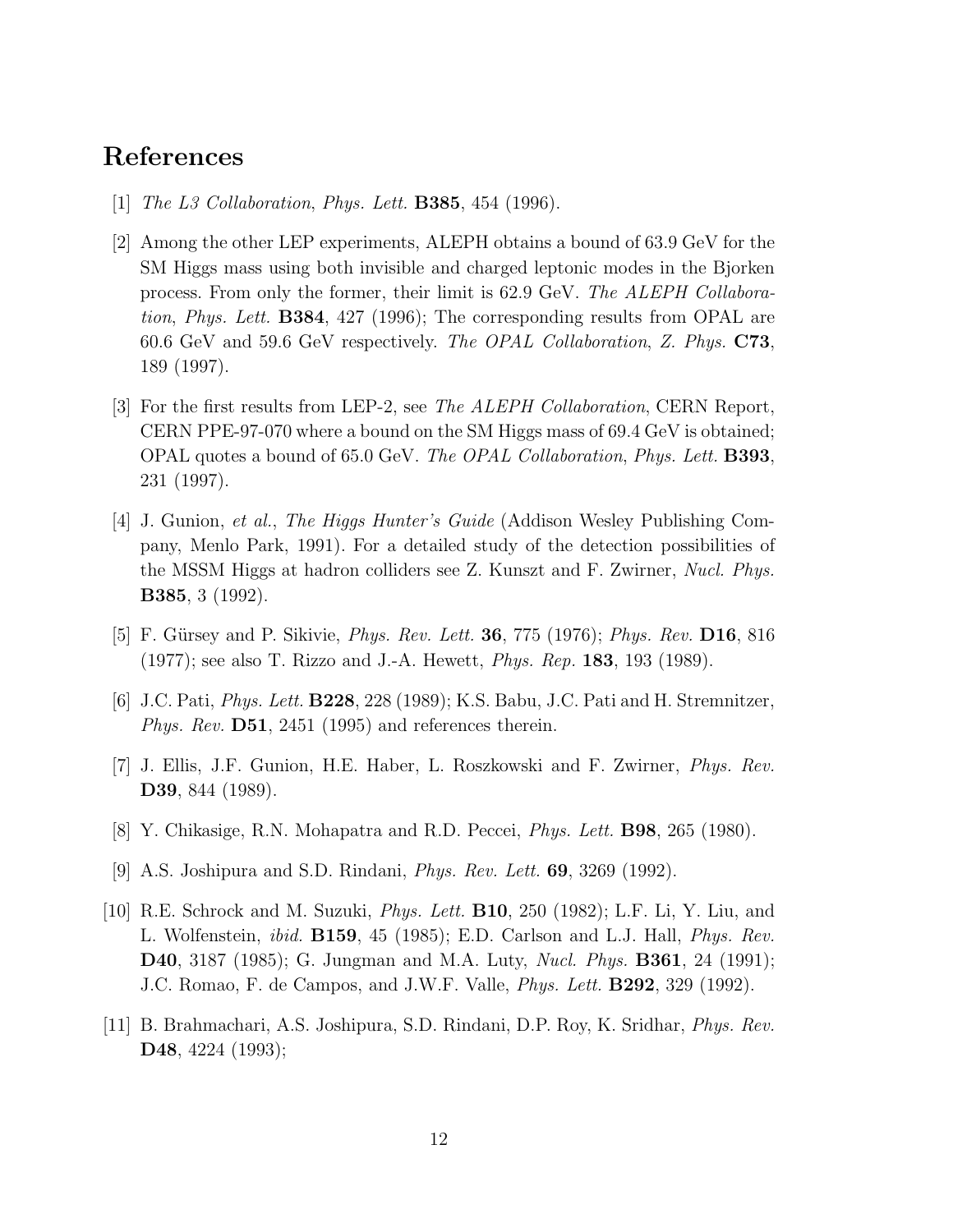- <span id="page-13-0"></span>[12] V. Barger and R.J.N. Phillips, Collider Physics, (Addison-Wesley Publishing Company, Menlo Park, 1987).
- [13] For search strategies at the LHC involving alternative modes which probe complementary regions of the parameter space, see D. Choudhury and D.P. Roy, Phys. Lett. B322, 368 (1994).
- [14] J. Dai, J.F. Gunion, R.Vega, Phys. Lett. B387, 801 (1996).
- [15] A.D. Martin, R.G. Roberts and W.J. Stirling, Phys. Rev. D50, 6734 (1994).
- [16] M. Spira, A. Djouadi, D. Graudenz and P. Zerwas, Nucl. Phys. B453, 17 (1995).
- [17] ATLAS Collaboration, W.W. Armstrong, et al., Technical Proposal CERN/LHCC/94-43 (December 1994); CMS Collaboration, G.L. Bayatian et al., Technical Proposal CERN/LHCC/94-38 (December 1994).
- [18] F. de Campos, O.J.P. Eboli, J. Rosiek, J.W.F. Valle, Phys. Rev. D55, 1316 (1997)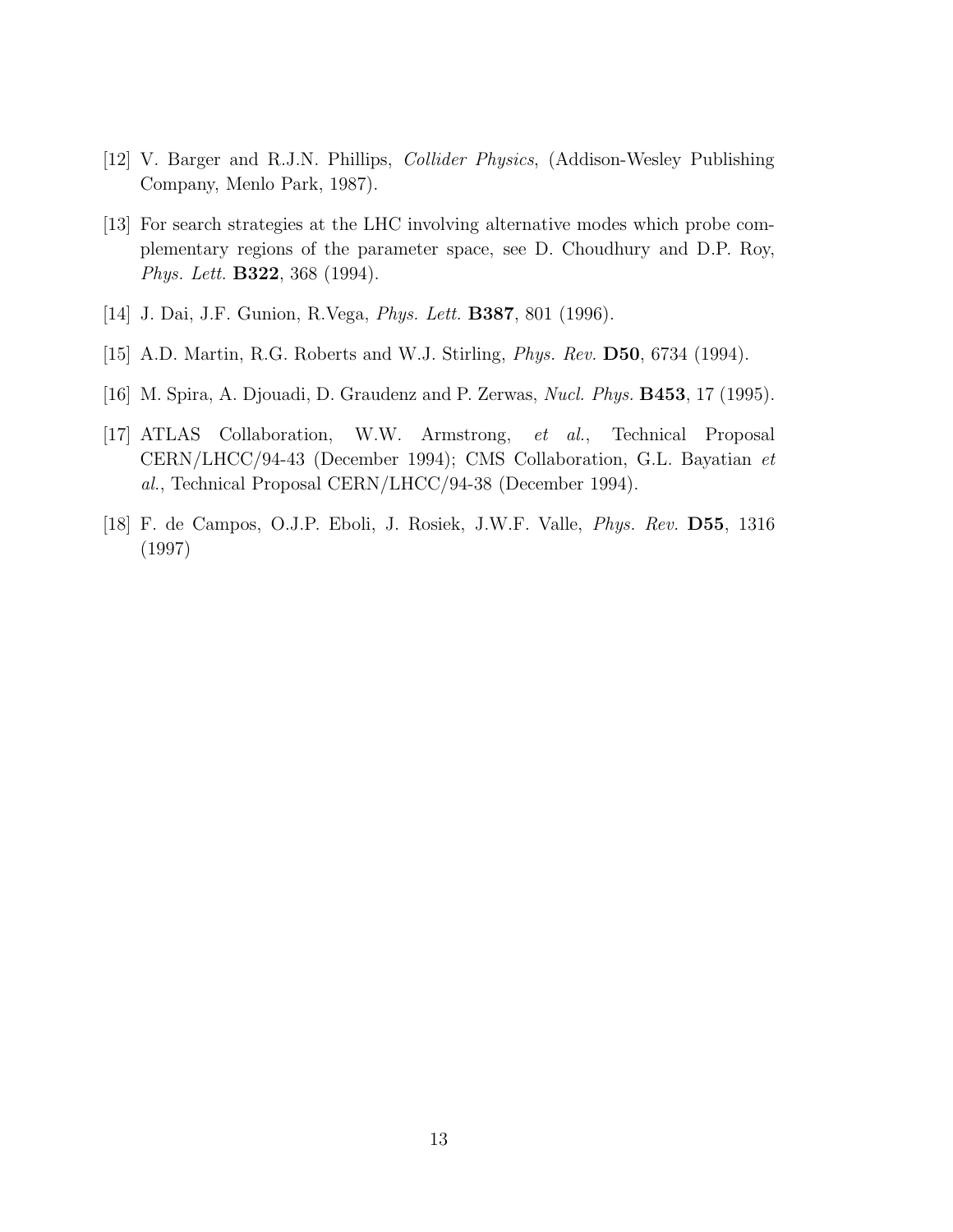#### FIGURE CAPTIONS

Fig.1. The number of events in the di-jet  $+$   $E$  channel of Z-decay as a function of  $m_H$ . The limit on  $m_H$  from non-observation of a signal corresponds to the intercept on the abscissa. The solid, large-dashed and small-dashed curves correspond to  $\xi =$ 1, 0.0001 and 0 (SM) respectively. Two choices of  $m_N - 20$  GeV (1a) and 0 GeV (1b) – are shown.

Fig. 2. The ratio  $r = BR(H \to \gamma\gamma)/BR(H \to \gamma\gamma)_{SM}$  as a function of  $m_H$  for different values of  $\xi$ .

Fig. 3. The allowed mass ranges of the two scalars (to the right of the curves) for the case  $x \neq 0$  when both are lighter than the Z-boson and can be produced via the Bjorken process. Results are shown for two values of  $\tan \beta$ : 1 (solid line), and 10 (dashed line). Three choices of  $\theta - 5^{\circ}$ , 45<sup>o</sup>, and 85<sup>o</sup> – have been considered.

Fig. 4. The allowed mass ranges of the lighter scalar as a function of the mixing angle for the case  $x \neq 0$  when the other scalar is heavier than the Z-boson. Results are shown for two values of  $\tan \beta$ : 1 (solid line), and 10 (dashed line). The allowed regions are to the right of the curves.

Fig. 5. Branching ratio of the heavier scalar, H, to decay to  $b\bar{b}$  (solid line), JJ (smalldashed line), and hh (large-dashed line). The two possibilities  $H \equiv H_1$ ;  $h \equiv H_2$ , and  $H \equiv H_2$ ;  $h \equiv H_1$ , have been considered. The results for two choices of  $\tan \beta = 1$  and 10 have been shown and the mixing angle  $\theta$  is chosen to be  $5^{\circ}$ .

Fig. 6. Same as in fig. 5 except that the mixing angle  $\theta$  is  $45^{\circ}$ .

Fig. 7. Significance  $(S/\sqrt{B})$  as a function of  $m_H$  for three different choices of  $m_h$  – 70 GeV (a), 100 GeV (b), and 130 GeV (c).  $\tan \beta = 10$  for the solid and large dashed lines which correspond to  $H \equiv H_1$  and  $H \equiv H_2$  respectively. The small-dashed line is for  $H \equiv H_1$  and  $\tan \beta = 1$ .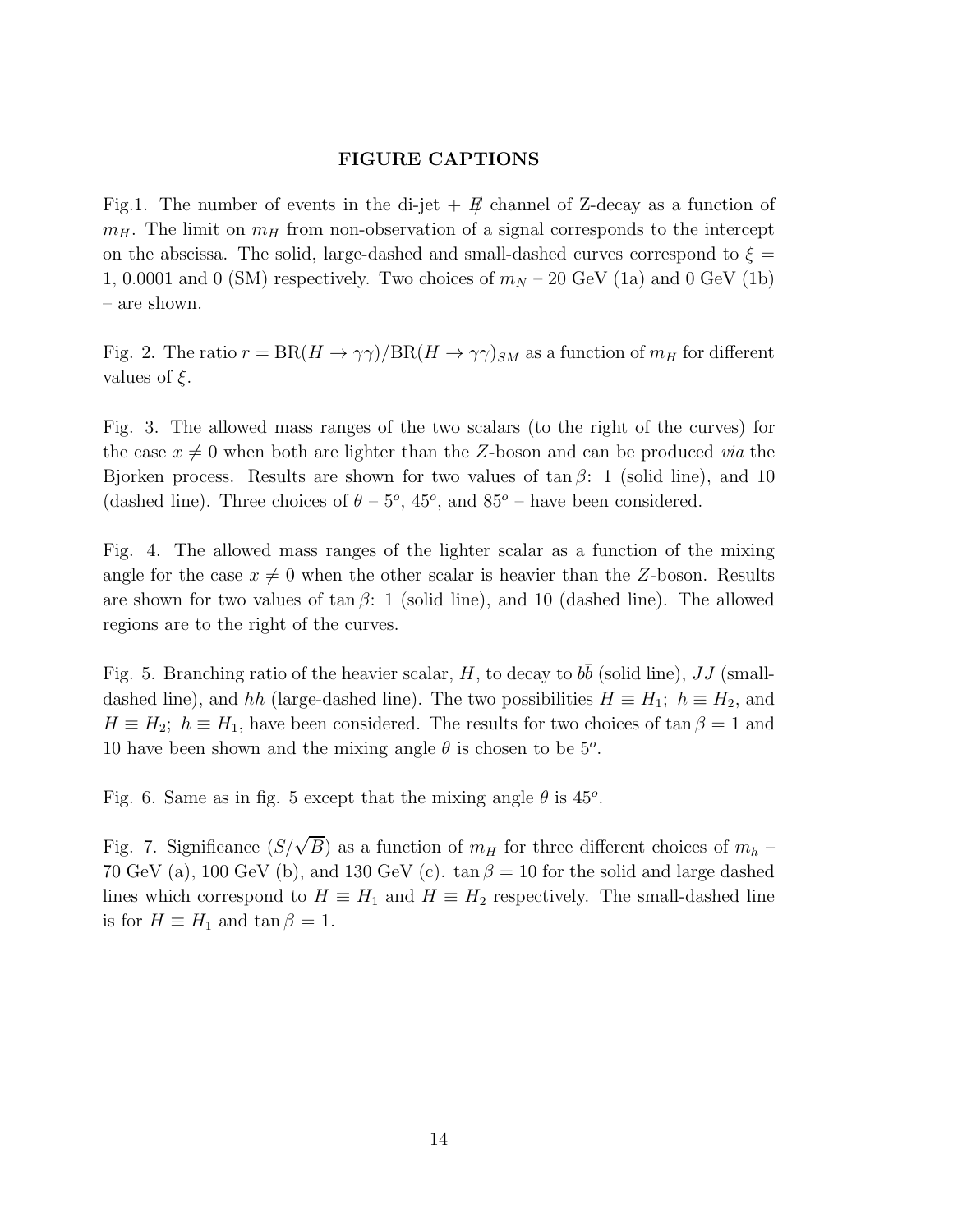#### TABLE CAPTION

Table 1: The ratio  $r = \sigma(pp \to h + X \to b\bar{b} + X) / \sigma(pp \to h + X \to b\bar{b} + X)_{SM}$ , for the case  $h \equiv H_1$  for different values of  $m_h$ ,  $\tan \beta$  and  $\theta$ .

| r            |              |                        |                        |                       |
|--------------|--------------|------------------------|------------------------|-----------------------|
|              |              | $m_h$                  |                        |                       |
| $\theta$     | $\tan \beta$ | $70 \text{ GeV}$       | $100~\mathrm{GeV}$     | 130 GeV               |
| $5^o$        | 1            | .9624                  | .9344                  | .9151                 |
|              | 10           | .9920                  | .9917                  | .9900                 |
| $45^{\circ}$ | 1            | .0986                  | .0549                  | .0415                 |
|              | 10           | .4804                  | .4609                  | .3830                 |
| $85^o$       | 1            | $1.427 \times 10^{-5}$ | $7.166 \times 10^{-6}$ | $5.27 \times 10^{-6}$ |
|              | 10           | .0012                  | .0006                  | .0002                 |

Table 1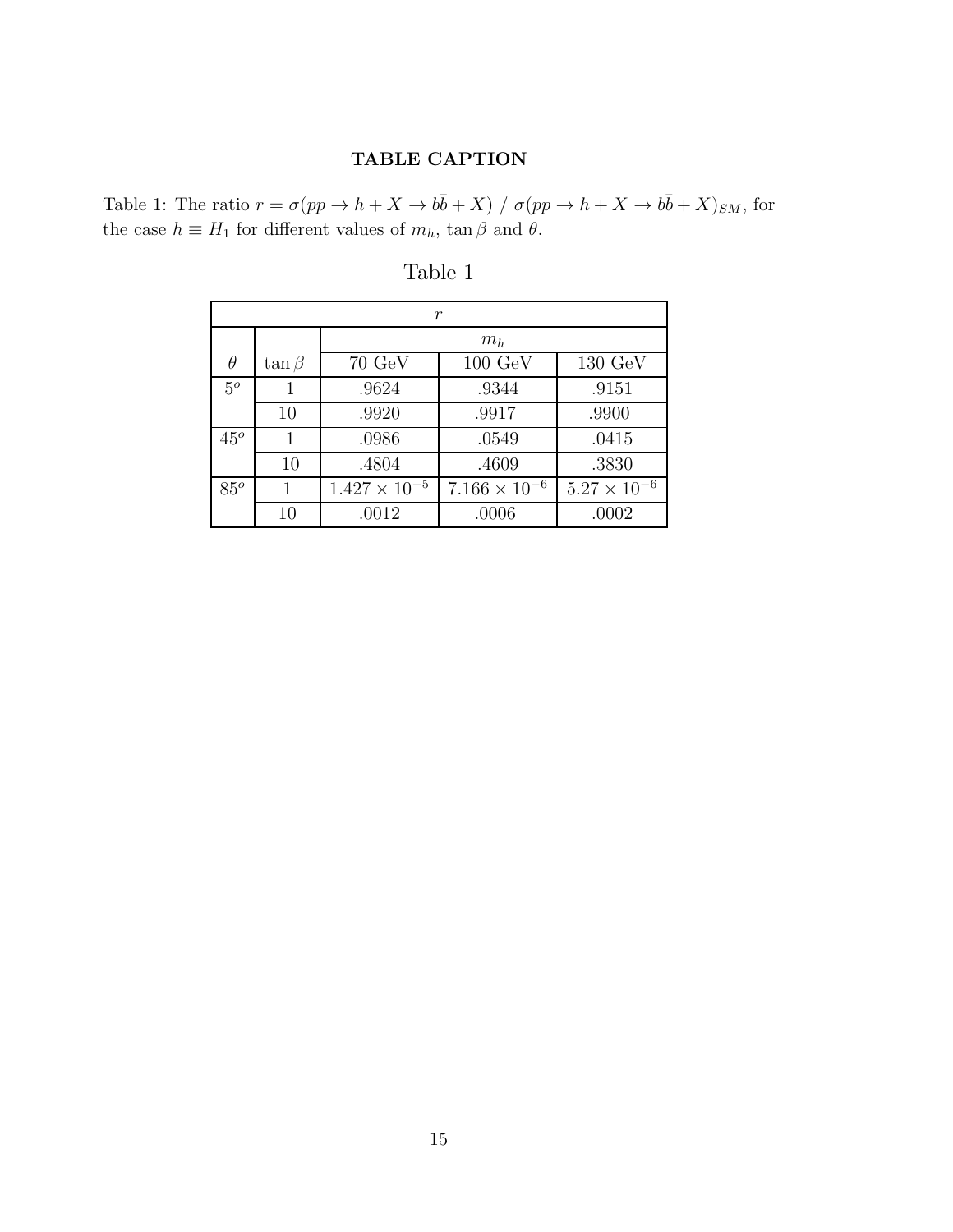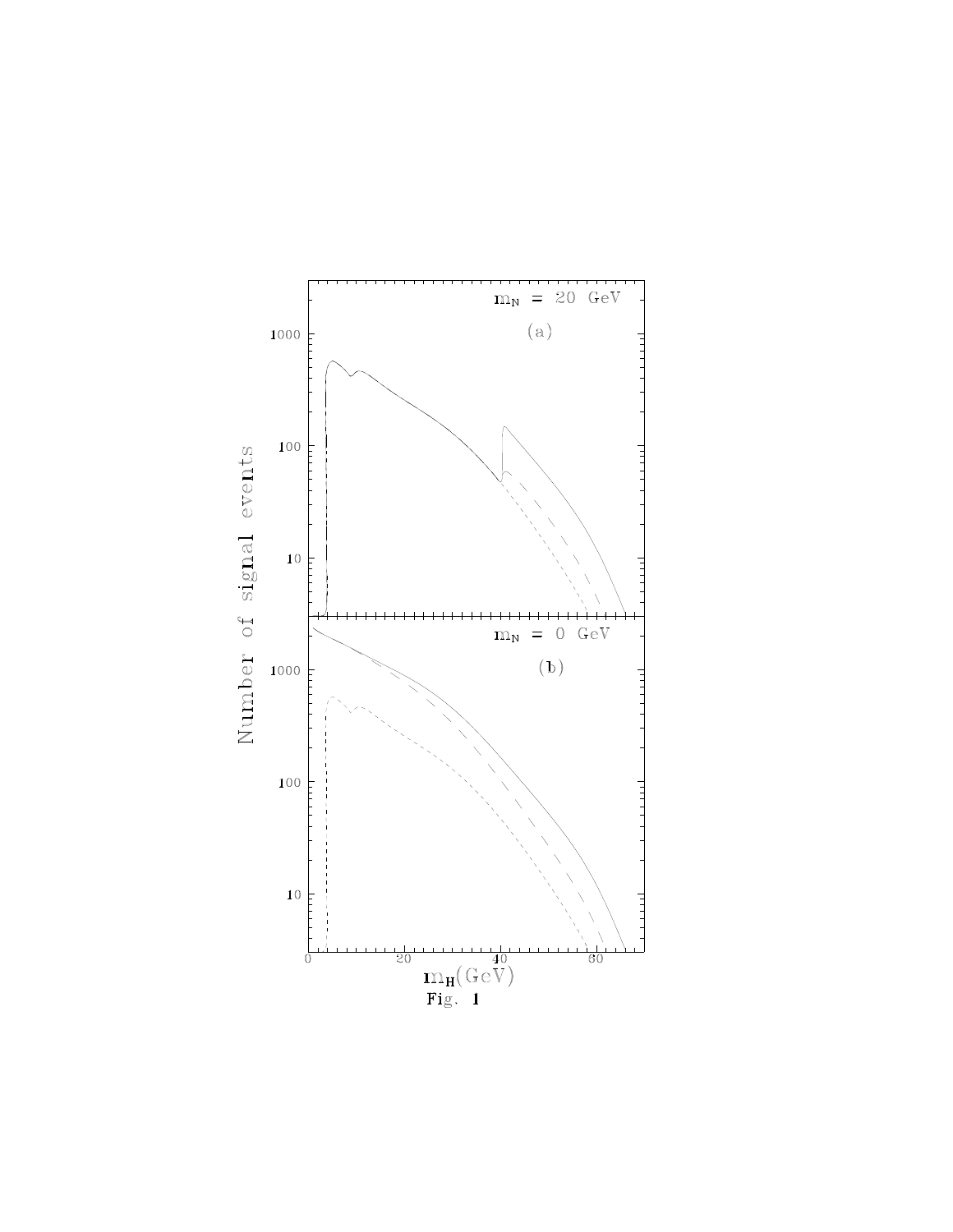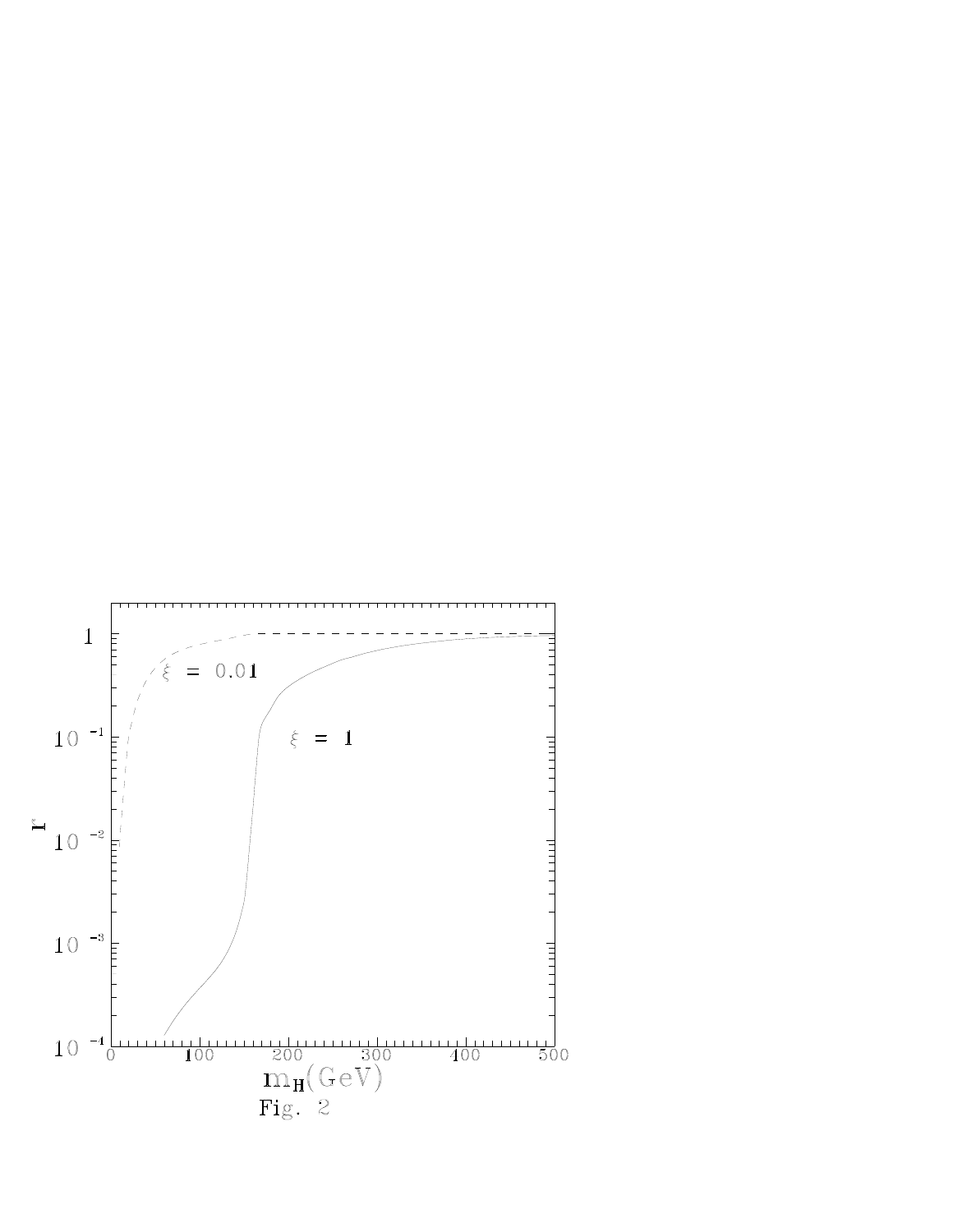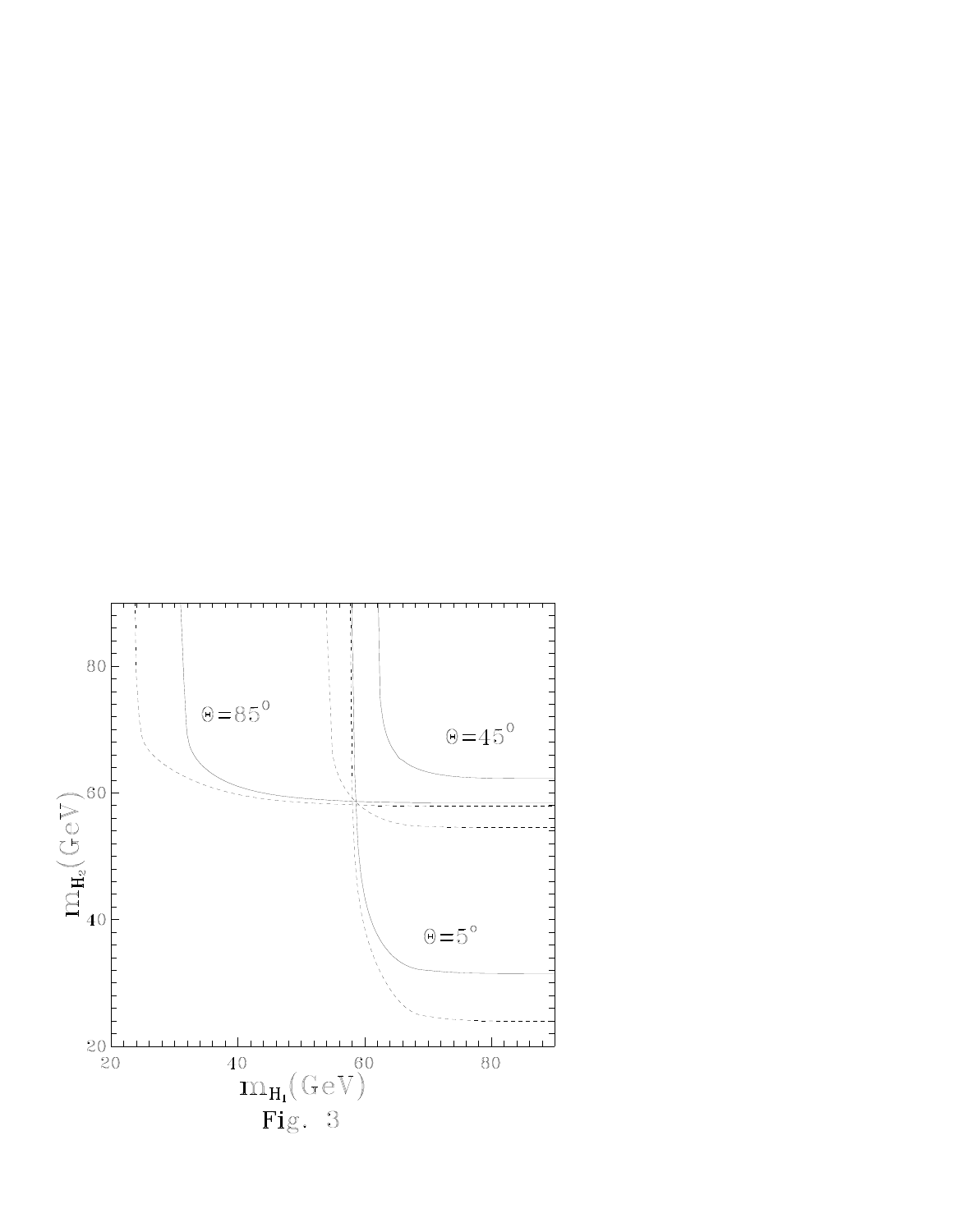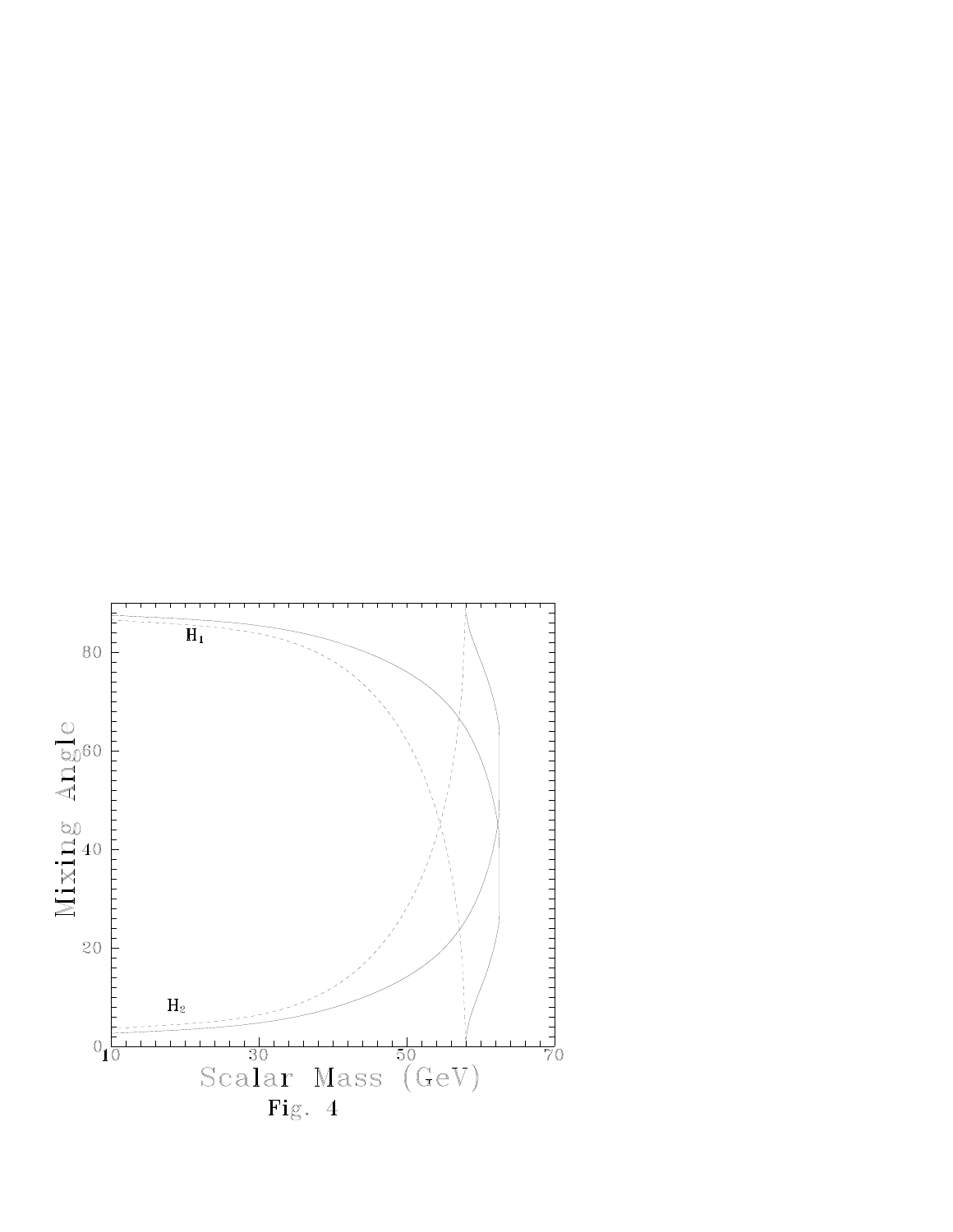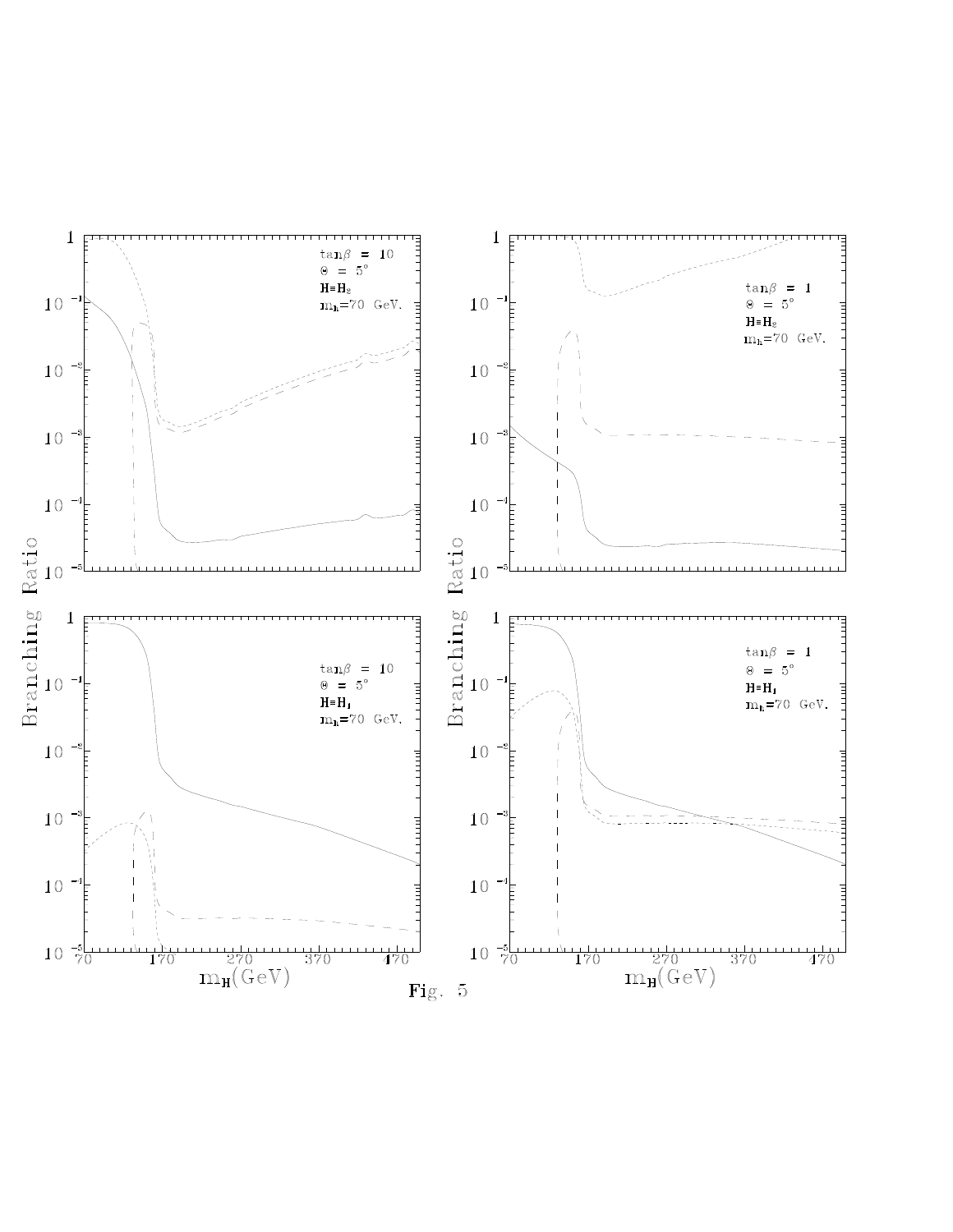